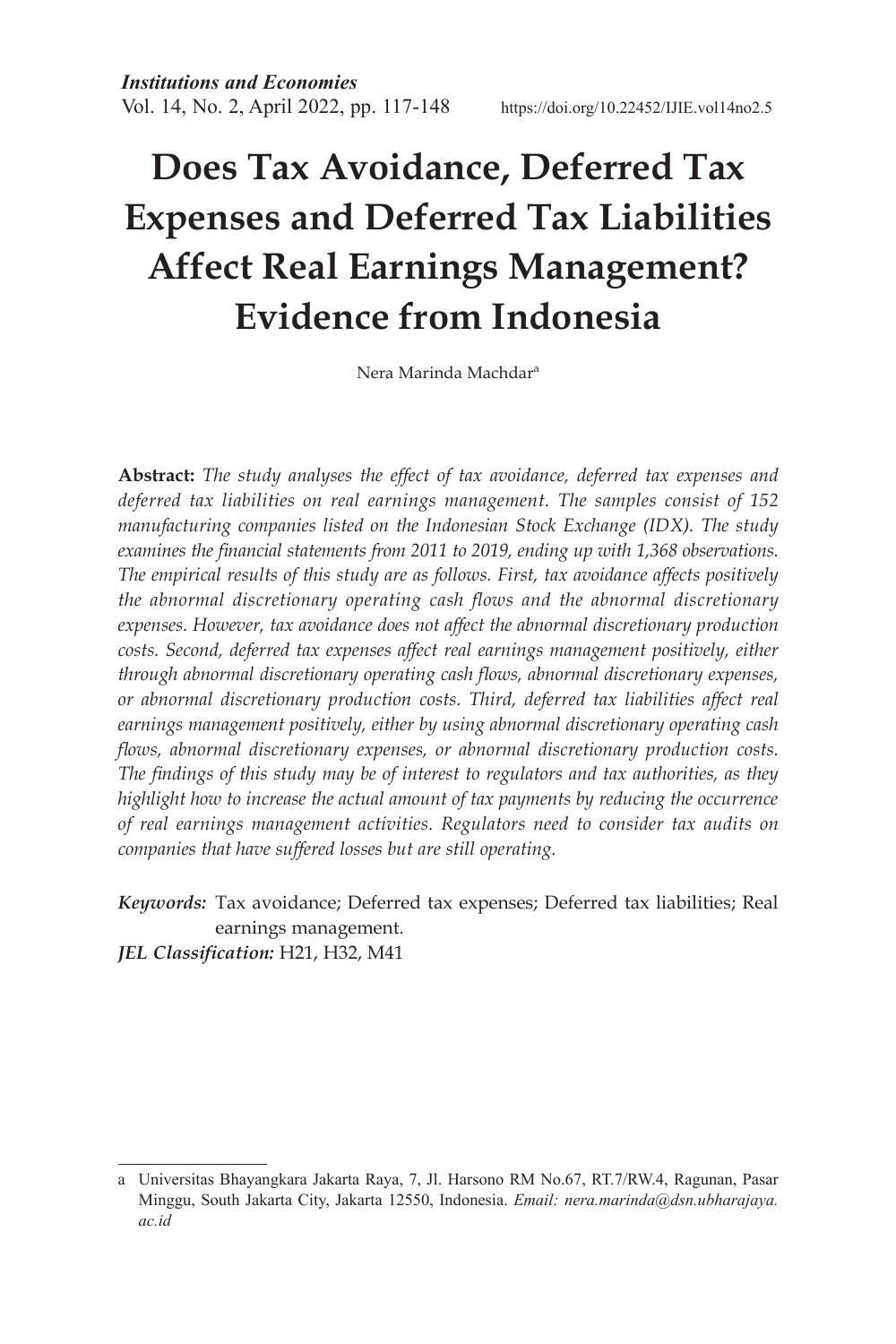# **1. Introduction**

Corporate taxation is one of the most important sources of revenue for the Indonesian government and also a policy tool to regulate the course of a country's economy in support of national priority development. Sri Mulyani, the Minister of Finance of the Republic of Indonesia, announced that tax revenues in Indonesia have fallen short of the target (shortfall) over the last five years (Rengganis, 2020). Tax revenue realisation in 2020 was only Rp. 1,070 trillion, or 89.3% of the target of Rp. 1,198.8 trillion. Realisation of tax revenue in 2019 was recorded at Rp. 1,332.1 trillion or 84.4% of the target of Rp. 1,577.6 trillion. In percentage terms, this realisation is lower than 2017 and 2018 which respectively reached 89.7% and 92.4% of the APBN target. However, the realisation in 2017 and 2018 was still higher than the achievement in 2015 and 2016, which were 82% and 81.6% of the National Budget (Anggaran Pendapatan dan Belanja Negara or APBN) target, respectively. The APBN outlines revenue and expenditure targets for one fiscal year.

According to Rengganis (2020), the cause of the failure to achieve the tax revenue target was due to various factors. First, declining commodity prices caused the performance of tax revenues in the plantation, oil and gas and mining sectors to decline. Second, international trade fell and had an impact on the realisation of Value Added Tax (VAT) or import VAT revenues, which only reached 81.3%. Third, the government has issued many tax incentives, such as tax holidays, tax allowances, increasing the threshold for luxury residences, and efforts to accelerate tax refunds. Fourth, the utilisation of data and information is not optimal. Fifth, delays in tax collection in several sectors, such as e-commerce. The Directorate General of Taxes (DJP) is now facing a condition where on the one hand it has to collect tax revenues, on the other hand, it also provides support and even helps taxpayers to get tax incentives.

Despite the fact that taxes are compulsory levies for Indonesians, tax collection is frequently hampered, particularly by tax resistance, which typically arises when there are opportunities from tax legislation gaps (Damayanti & Wulandari, 2021). Direct action is used to indicate resistance to tax officials with the goal of lowering taxes, it can also be referred to as active resistance.

Almashaqbeh et al. (2018) revealed that managers have substantial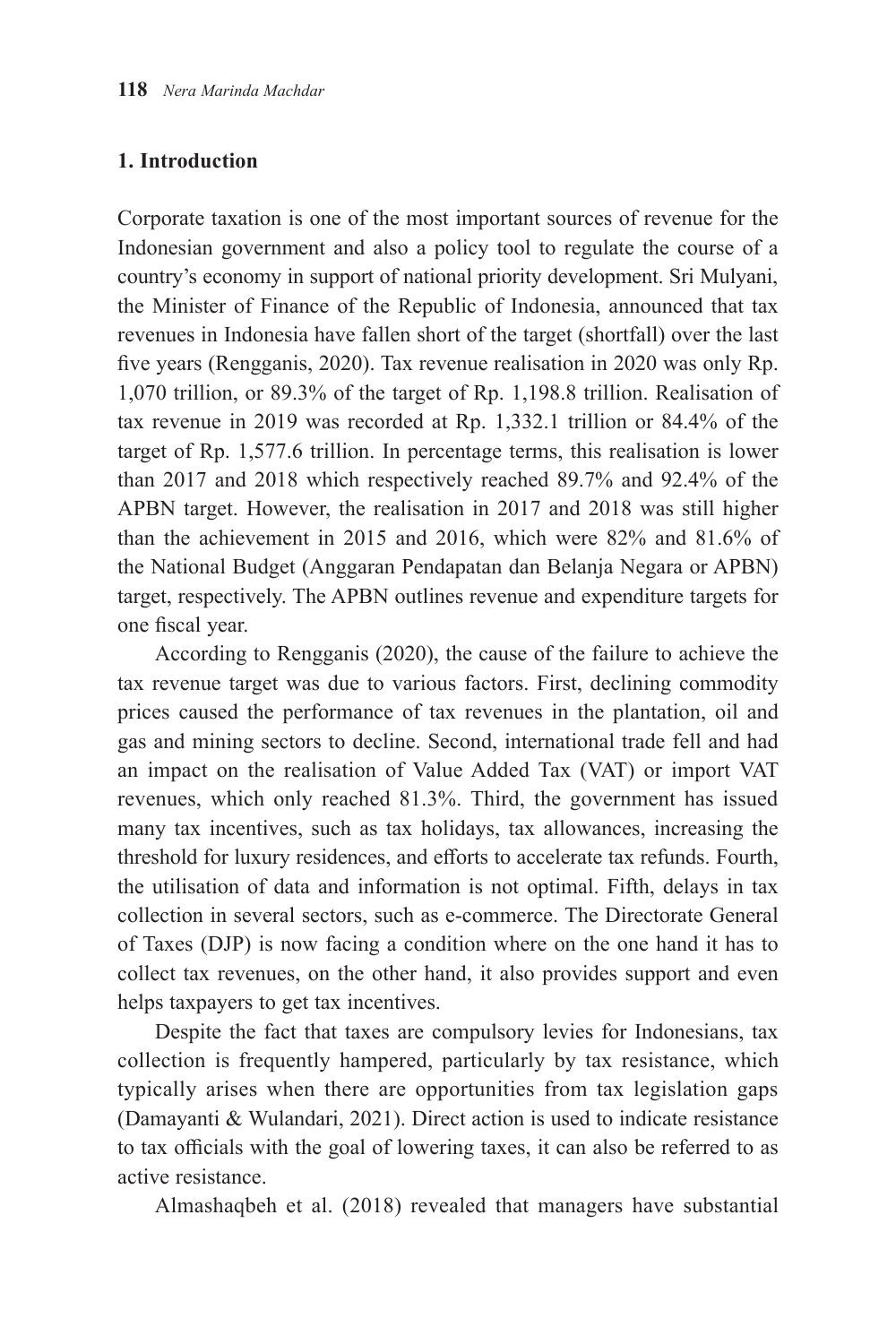motivations to engage in tax and earnings management. According to Scott and O'Brien (2019), earnings management is a management alternative for defining accounting policies, or actions, that may affect the reporting income. Earnings management can be defined as management's involvement in financial statement engineering in order to benefit themselves. Tax motivation is one means of earnings management to reduce the amount of tax burden payments through income reduction (Scott & O'Brien, 2019).

Management has different ways to report pre-tax income and taxable income (Kałdoński & Jewartowski, 2020). In the company's efforts to minimise tax payments, management tends to report higher profits for financial reporting purposes, and lower profits for tax purposes. Management is motivated differently to report taxable income and accounting income. Each of these had a distinct performance metric based on measurement units. Furthermore, neither pre-tax income nor taxable income contain information that is useful to tax authorities or users of financial statements.

Accounting standards allow management policies to be used in selecting alternative accounting methods. It has the potential to result in actual earnings management practices (Kadoski & Jewartowski, 2020). The practices of real earnings management have a direct impact on cash flow (Cohen & Zarowin, 2010). As an operational decision, it is also more difficult to control (Dichev et al., 2013). Tax avoidance is the transfer of profits that should belong to the state to shareholders through transactions that can be combined with earnings management (Pipatnarapong et al., 2020). Income tax is a significant element of a company's expense, as well as a reduction in cash flow accessible to the company and its shareholders. Tax avoidance provides alternatives for businesses to decrease their tax burden (Cheong & Woo, 2016). Deferred tax expenses and deferred tax liabilities, in addition to tax avoidance, provide a chance to reduce tax burdens. Earnings management can be predicted using deferred tax expenses by a company to avoid a decline in profits, and to prevent losses (Rafay & Ajmal, 2014). Companies' earnings management strategies to reduce losses are heavily influenced by deferred tax liabilities (Lee et al., 2015). Deferred tax liabilites causes the level of earnings earned to decrease, so that it has a greater chance of getting bigger earnings in the future and reduces the amount of tax paid.

The number of studies that include tax avoidance in the context of real earnings management is still quite small (Pipatnarapong et al., 2020;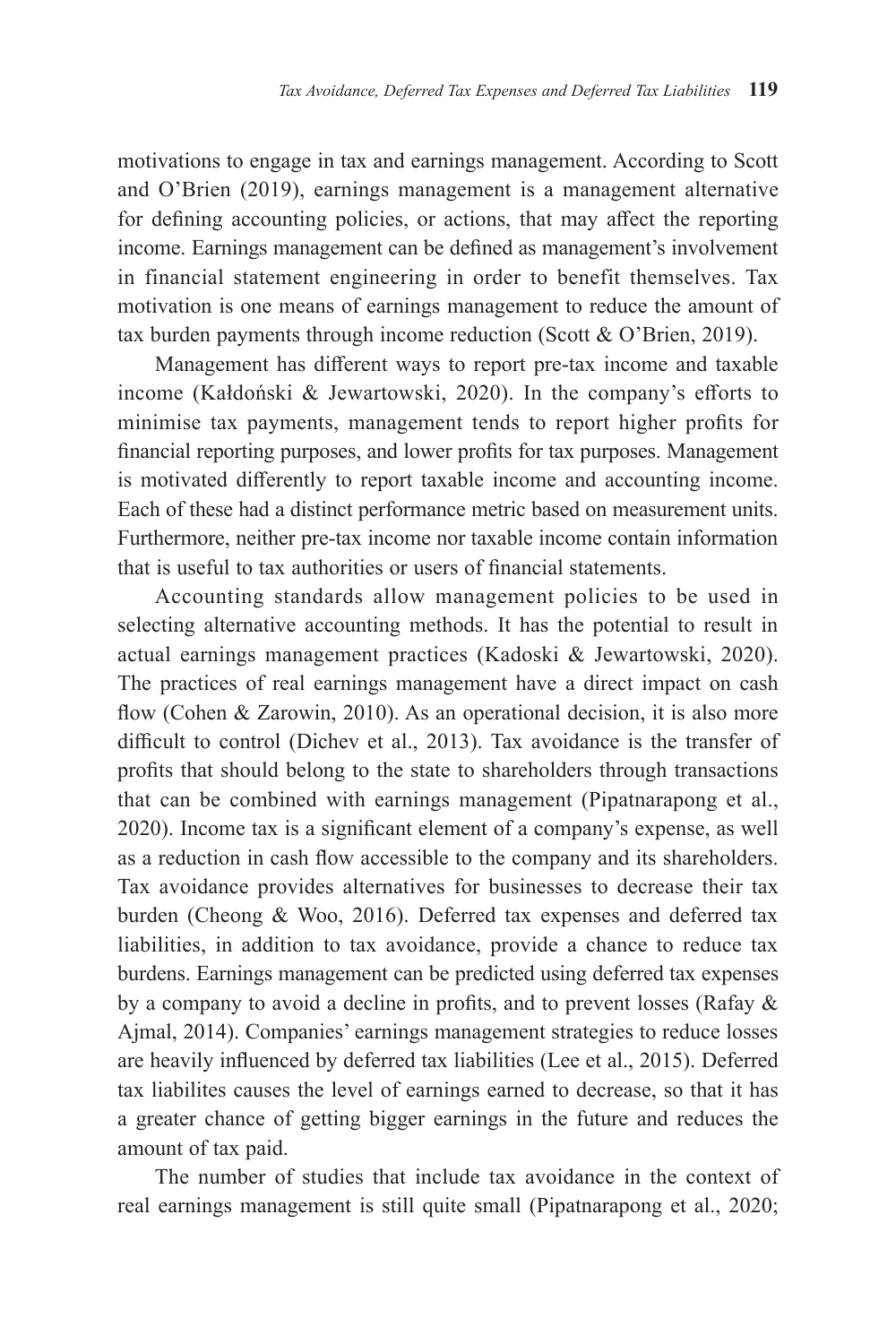Damayanti & Wulandari, 2021). The use of tax avoidance, deferred tax expenses, and deferred tax liabilities to identify real earnings management by abnormal discretionary operating cash flows, abnormal discretionary expenses, and abnormal discretionary production costs, is proposed and evaluated in this study. There has been no prior research on the relationship between deferred tax expenses and deferred tax liabilities with real earnings management. This study aims to close that gap. The ability to detect real earnings management reliably is crucial to assess the reported income's quality (Kałdoński & Jewartowski, 2020). The purpose of this research is to first examine the impact of tax avoidance on real earnings management. Second, the impact of deferred tax expenses on real earnings management will be examined. Third, to research the impact of deferred tax liabilities on real earnings management.

This research will help to advance accounting sciences by examining the impact of tax avoidance, deferred tax expenses, and deferred tax liabilities on real earnings management. Furthermore, as part of real earnings management, this study is predicted to construct tax avoidance, deferred tax expenses, and deferred tax liabilities. This study is also expected to inform tax authorities that pre-tax income can be managed in such a way that it does not affect taxable income using real earnings management. This research will also assist policymakers in the future in designing tax systems and accounting standards to close the gap between pre-tax and taxable income.

This study is organised in the following way. The review of the literature and hypotheses are explained in Section 2. The methodology is provided in Section 3. The empirical data and debate are contained in Section 4. The study is concluded in Section 5.

# **2. Literature Review and Hypotheses**

## *2.1. Literature review*

## *2.1.1. Agency theory*

According to Jensen and Meckling (1976), an agency relationship exists when a work contract is entered into between management as an agent and the owner as a principal. The "nexus of contract" refers to the working relationship between the owner (principal) and the management (agent) in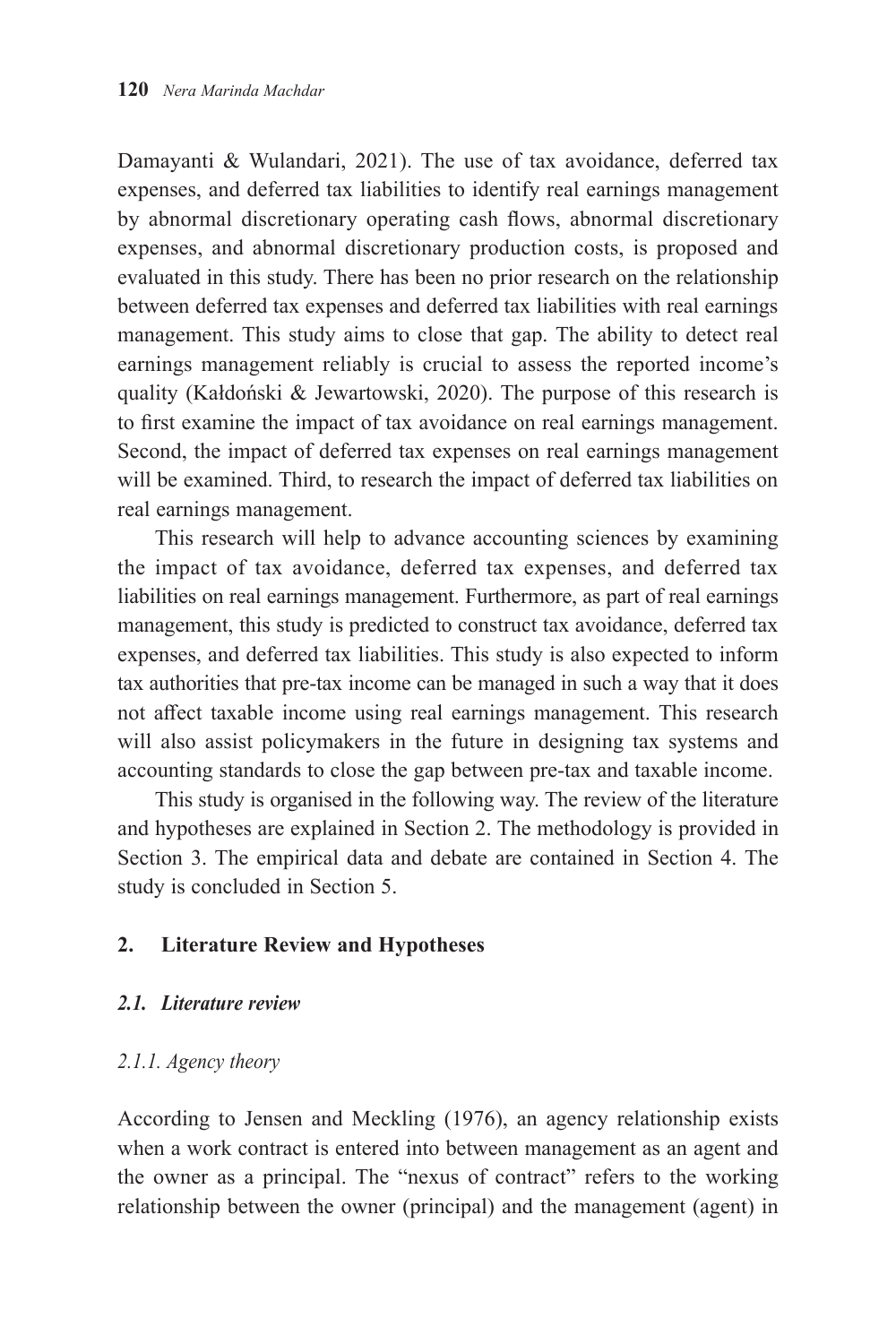the form of a cooperation contract. Management should provide the principal with information about the company's current state. Because management tends to report something with the priority of maximising their utilities, the data delivered by management may sometimes differ from the company's actual report (Machdar & Nurdiniah, 2021). This condition results in information asymmetry, which frequently leads to a conflict of interest between the principal and the agent. Something similar happened when there was a conflict of interest between management and investors (Juliati & Tjaraka, 2014). It causes the non-optimal allocation of company resources. Agency theory can conceptually explain tax avoidance in the activity of real earnings management (Pipatnarapong et al., 2020). Management prefers to pay as little tax as possible because paying taxes reduces a company's financial ability. In order to receive compensation (bonus) or related regulations with debt covenants, the manager will report a higher earning in the financial statements (Purnamasari, 2019).

## *2.1.2.Real earnings management*

Earnings management can be divided into two categories: accrual earnings management and real earnings management (Enomoto et al., 2015; Kothari et al., 2016; Alsharairi et al., 2020). Accrual earnings management is a sort of accounting that determines the accounting technique rather than affecting a company's activities. According to Alsharairi et al. (2020), accrual earnings management is achieved by applying an active financial reporting standard assessment so that it affects reported income, such as the elimination of time assets and the provision for uncollectable accounts receivable expenses.

When managers take actions that alter the timing or settings of operations and deviate from standard business practices, this is referred to as real earnings management (Vakilifard & Mortazavi, 2016; Roychowdhury, 2006). Real earnings management is divided by the abnormal discretionary operating cash flows, discretionary expenses, and discretionary production costs (Roychowdhury, 2006). Abnormal discretionary operating cash flows are management actions performed by increasing sales (Roychowdhury, 2006). This practice is applied with a rebate and flexible credit terms at the end of the year. This action can shift the sales of the next year to sales of the current year. Increasing production to reduce the cost of items supplied is an example of abnormal discretionary production costs (Roychowdhury, 2006).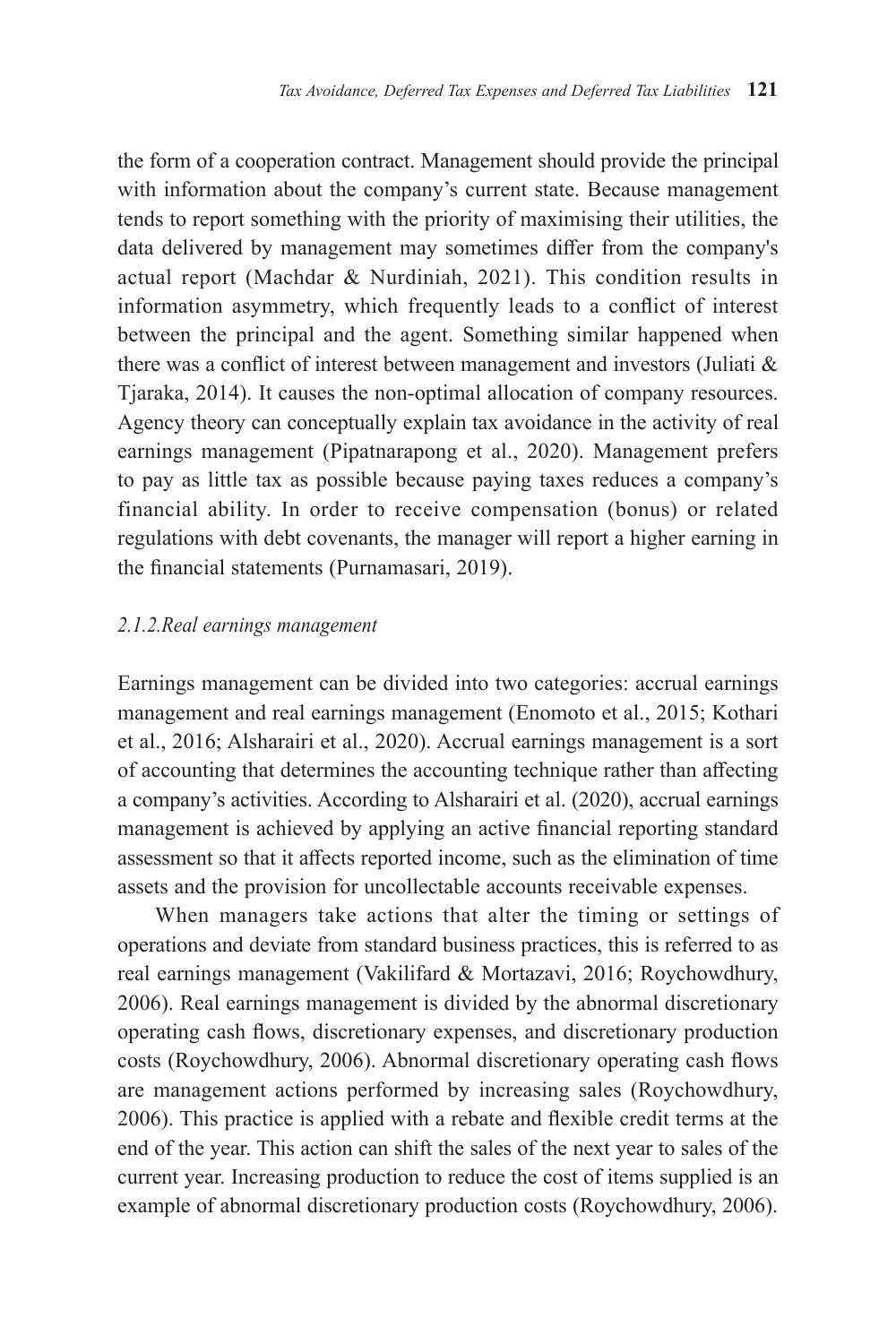Abnormal discretionary expenses are performed by diminishing discretionary costs, such as research and development (R&D) expenses and general and administrative (G&A) expenses, in an attempt to raise benefits. Abnormal discretionary expenses are linked to short-term sales and have an impact on future sales (Roychowdhury, 2006). Since management requires the use of additional cash, it is likely that management will incur additional cash for discretionary expenses (Cheong & Woo, 2016).

# *2.1.3 Tax avoidance*

In Indonesia, taxpayers have complete autonomy in calculating, paying, and reporting their tax responsibilities (Waluyo, 2020). This is due to the Indonesian tax law's implementation of the self-assessment system. The introduction of the self-assessment system allows taxpayers to lower the amount of tax that must be paid. Businesses seek to save costs wherever possible, including the tax burden. Companies have two options for reducing the amount of tax they must pay (Waluyo, 2020). First, companies reduce the value of taxes by adhering to the prevailing tax regulations by way of tax avoidance. Second, firms diminish the value of taxes by engaging in tax avoidance, which involves doing activities that are not in conformity with tax regulations.

Tax avoidance is lawful and legitimate when it involves taking advantage of loopholes in existing tax regulations to lower the amount of money paid in taxes and the amount of income tax owed (Gravelle, 2015). Tax avoidance refers to barriers that arise in the collection of taxes, resulting in a decrease in government cash receipts without violating tax regulations (Gravelle, 2015). Companies avoid taxes by taking advantage of the ambiguity of regulations to achieve a beneficial tax consequence (Graham et al., 2012). The company's purpose is to undertake tax avoidance, i.e., to lower income tax because income tax expenses lower the company's income. As a result, the government is very concerned about tax avoidance.

Tax avoidance can be seen as a tax-cutting strategy that transfers government funds to shareholders (Pipatnarapong & Jaafar, 2020). Further, tax avoidance is a dishonest behaviour that combines diversionary actions, including diversion of profits and prioritising the interests of managers over shareholders. When carried out in accordance with tax laws, tax avoidance activities, are legal and acceptable activities. Tax avoidance is a taxpayer's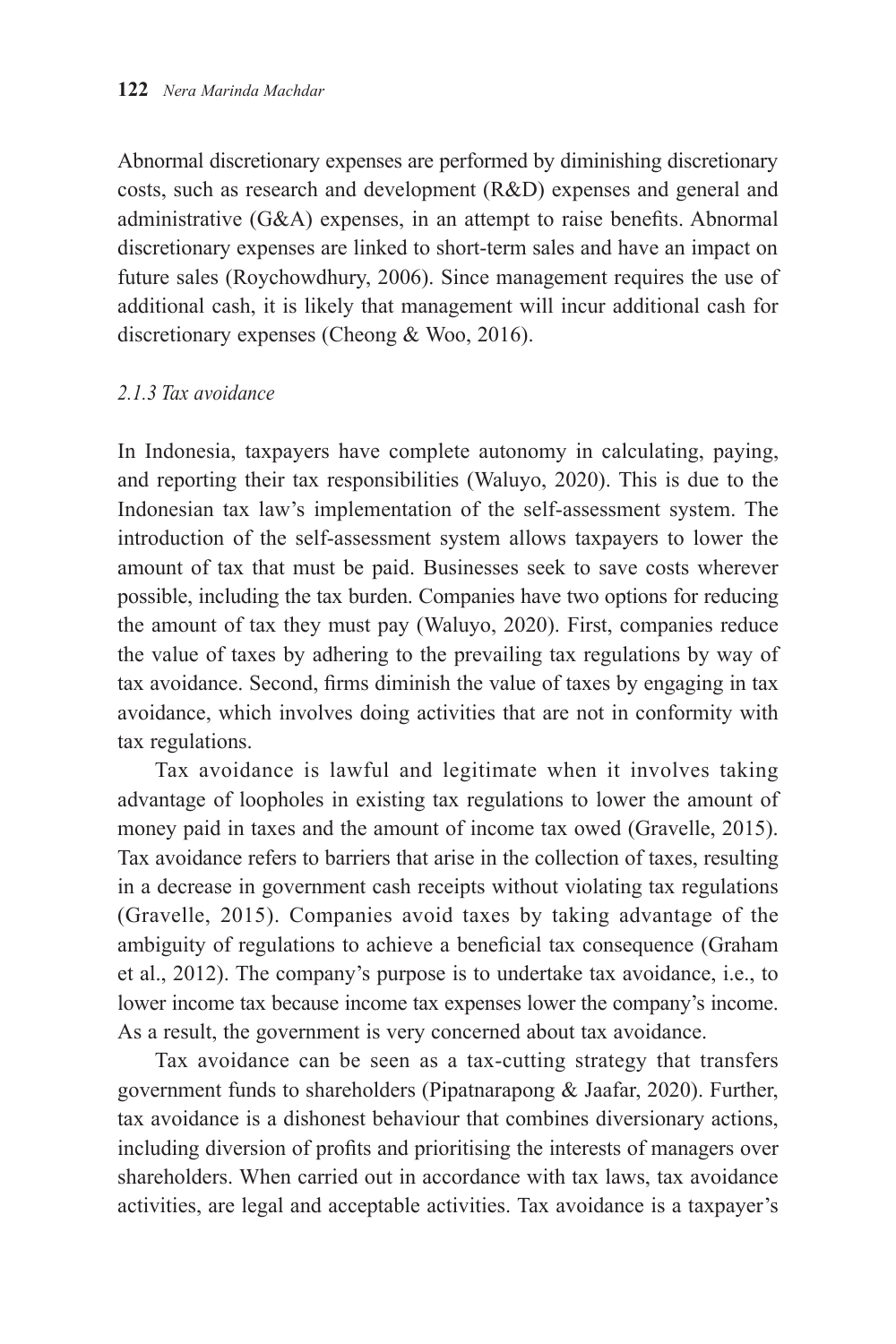attempt to reduce their tax liability by employing real-world alternatives that are acceptable to the Internal Revenue Service. Tax avoidance is often thought to be a tax-saving strategy that transfers government resources to shareholders, resulting in higher earnings after taxes (Cheong & Woo, 2016).

The structuring of tax affairs that keep within the limitations of existing tax legislation is known as tax avoidance. Tax avoidance is the practice of using tax legislation to one's advantage in order to reduce the amount of taxes payable through legal means. Tax avoidance is the intentional use of a tax deduction of pre-tax income. Furthermore, tax avoidance is a legal technique that reduces government revenue required to fund infrastructure, public services, and public utilities (Kholbadalov, 2012). Tax avoidance is a combination of tax planning tactics that includes more lawful and aggressive transactions in the grey region (illegible transactions).

## *2.1.4 Deferred tax expenses*

Deferred tax expenses are the difference between corporate tax expenses and current tax expenses that result from transitory tax discrepancies (Rafay & Ajmal, 2014). Deferred tax expenses are a component of total corporate income tax expense that reflect the impact of tax through temporary differences between pre-tax and taxable income. Real earnings management has a greater opportunity to avoid reporting losses due to an increase in deferred tax expenses.

Companies are not required to submit financial statements for two purposes of reporting income because they are required to reconcile fiscal accounts at the end of the period (Waluyo, 2020). They determine the amount of taxable income by doing adjustments or corrections to fiscal accounts that are both positive and negative. Deferred tax liabilities result from the negative fiscal correction. Deferred tax liabilities are multiplied by the applicable tax rate, and the results are recognised as deferred tax expenses to be added (subtracted) from the current tax expense (benefit) (Waluyo, 2020). If the amount of tax expense exceeds the amount of current tax, deferred tax expenses are generated. When there is a positive correction, it means that the company recognises deferred tax assets. Such deferred tax assets are multiplied by the applicable tax rate, and the results are recognised as deferred tax benefits, that must be subtracted (added) from current tax expenses (benefit) (Waluyo, 2020).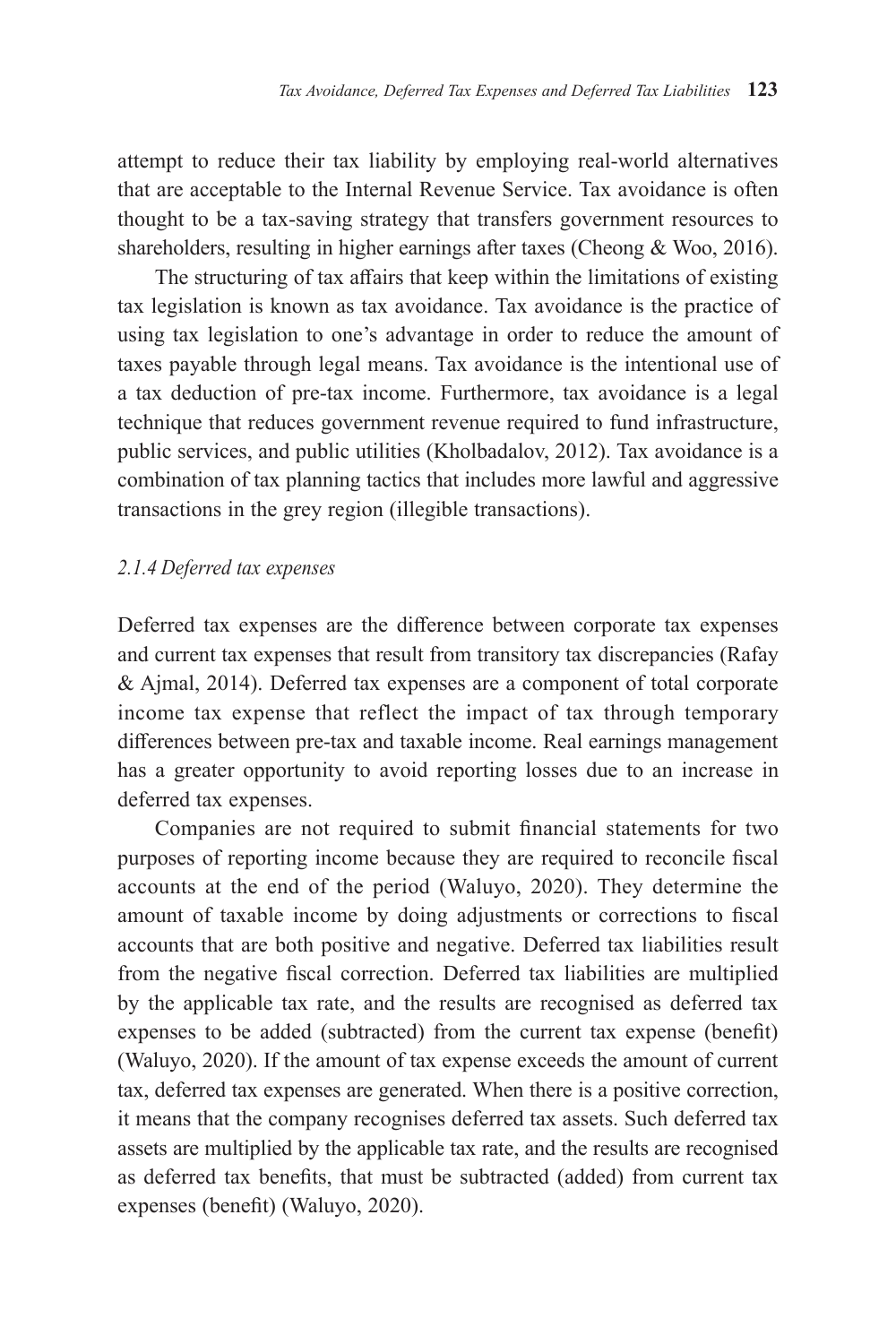## *2.1.5 Deferred tax liabilities*

According to Sovdan (2012), firms have two ways of calculating income in each period, which is a calculation based on financial reporting and tax payable. Financial statements must be prepared in compliance with the Indonesian accounting standards, known as Pernyataan Standar Akuntansi Keuangan (PSAK), as well as tax legislation. When there is a disparity between pre-tax income and taxable income, taxable temporary discrepancies occur. A discrepancy causes differences in the timing of tax recognition and tax value. Deferred tax liabilities arise as a result of transitory taxable differences. Deferred tax liabilities, according to PSAK 46 (DSAK-IAI, 2018a), are the amount of income tax due in future periods as a result of transitory taxable differences. In Indonesia, the tax code mandates that taxable income be calculated on an accrual basis. Companies in Indonesia have the ability to use their own accounting policies for calculating the amount of deferred tax liabilities provision. This happens because there are differences between accounting standards and tax regulations (PSAK 46, DSAK-IAI, 2018a). Management considers certain judgments and estimates, so management is more flexible. Management flexibility in preparing financial statements is regulated in PSAK No. 1 (DSAK-IAI, 2018b) concerning the presentation of financial statements using an accrual basis. The implication of PSAK 46 is related to the problem of earnings management, where management takes advantage of this opportunity to manage the profit figures in the comprehensive profit and loss statement using the accrual approach to get a bonus or reward for good performance by lowering the amount of income tax that must be paid to the state. Minimising the burden of tax does not mean escaping taxes or reducing them outright (Almashaqbeh et al., 2018).

A transient difference increases the amount of tax due or taxes recovered in the following period. PSAK 46 (DSAK-IAI, 2018a) stated that if an asset or liability occurs as a result of pre-tax income recognition that is greater than taxable income, future tax due will be recognised as deferred tax liabilities. *Vice versa*, if taxable income recognised exceeds pre-tax income, the entity must pay the tax income in advance, resulting in a deferred tax asset. Because deferred tax liabilities are more useful than deferred tax assets in terms of tax planning, this study concentrates on the former. Deferred tax liabilities may imply that the corporation pays less in taxes than anticipated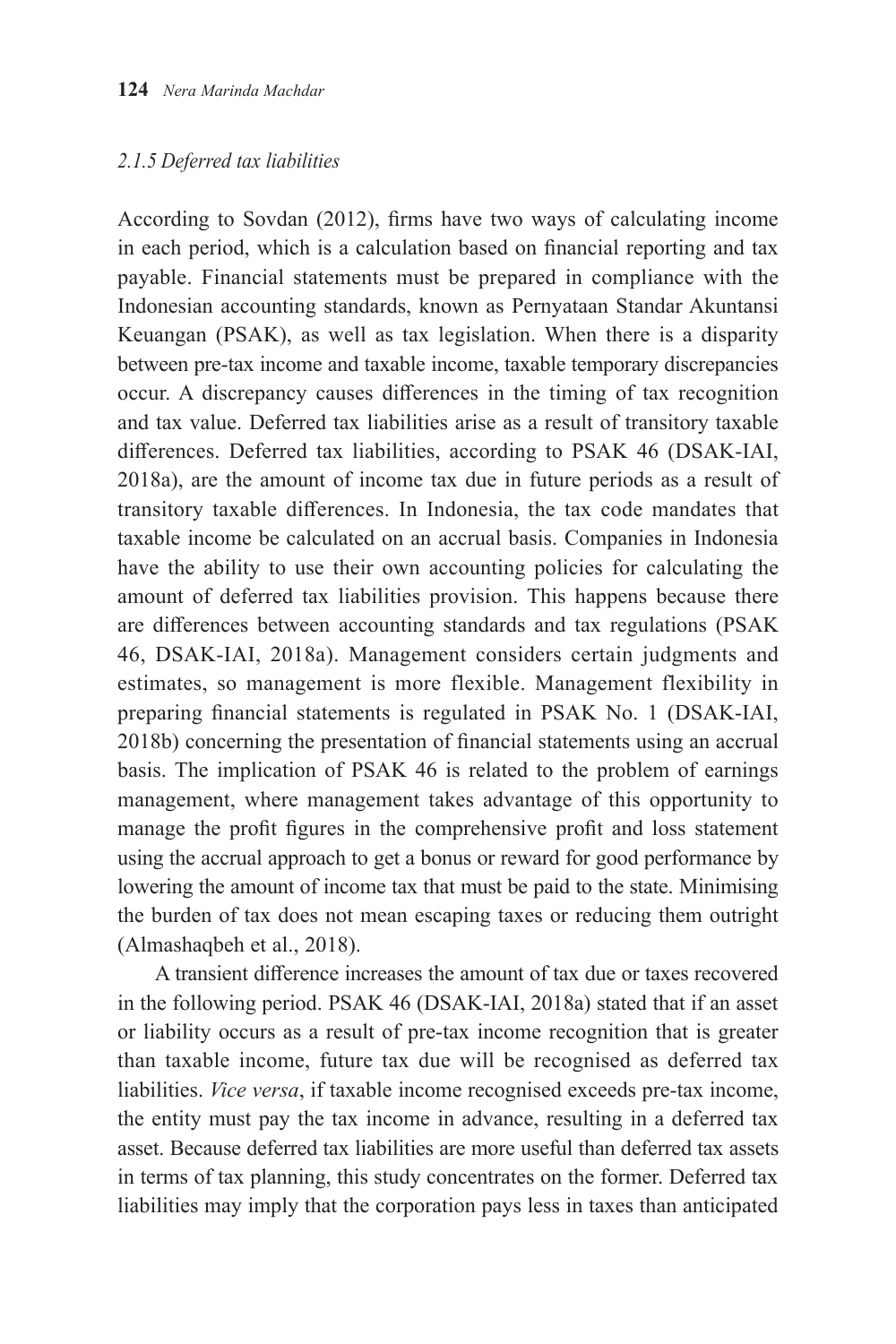based on pre-tax income (Lee et al., 2015).

## *2.2. Hypotheses development*

## *2.2.1. Effect of tax avoidance on real earnings management*

Companies regulate earnings to achieve the desired profit target. These companies are opportunistic actions carried out by management through daily company activities without waiting for the end of the accounting period, known as real earnings management. Real earnings management improves short-term company performance but has the potential to reduce long-term company value. Real earnings management results in reported income that is not in accordance with existing economic realities so that the quality of earnings is low. The earnings presented may be sufficient to satisfy management's desire to demonstrate that the company is performing well. This is typically done when the company's management wishes to produce financial reports that are suitable for a specific purpose, such as attracting investors and creditors.

The decision by management to boost this year's earnings will almost certainly have a detrimental influence on the company's performance in the coming periods. Companies that carry out real earnings management can take advantage of tax avoidance strategies to reduce the tax burden (Kałdoński & Jewartowski, 2020). Encouragement of tax authority enforcement, according to Hanlon et al. (2014), lessens the chance of tax avoidance. As a result, it may have an indirect impact on real earnings management, impacting financial report quality.

Real earnings management can be done by manipulating sales, specifically by offering discounts and softening the credit sales period. This sales manipulation has an impact on increasing sales in the current period (temporary sales), but lowering gross profit margin due to discounts provided, and reducing operating cash flow due to credit sales. In addition to sales manipulation, real earnings management can also be done by overproduction. Overproduction is done by increasing production so that it can reduce the cost of goods sold, increase profits, but reduce current operating cash flow. Furthermore, real earnings management is accomplished through abnormal discretionary expenses, which are reduced for the current period in order to increase the company's operating income and cash flow from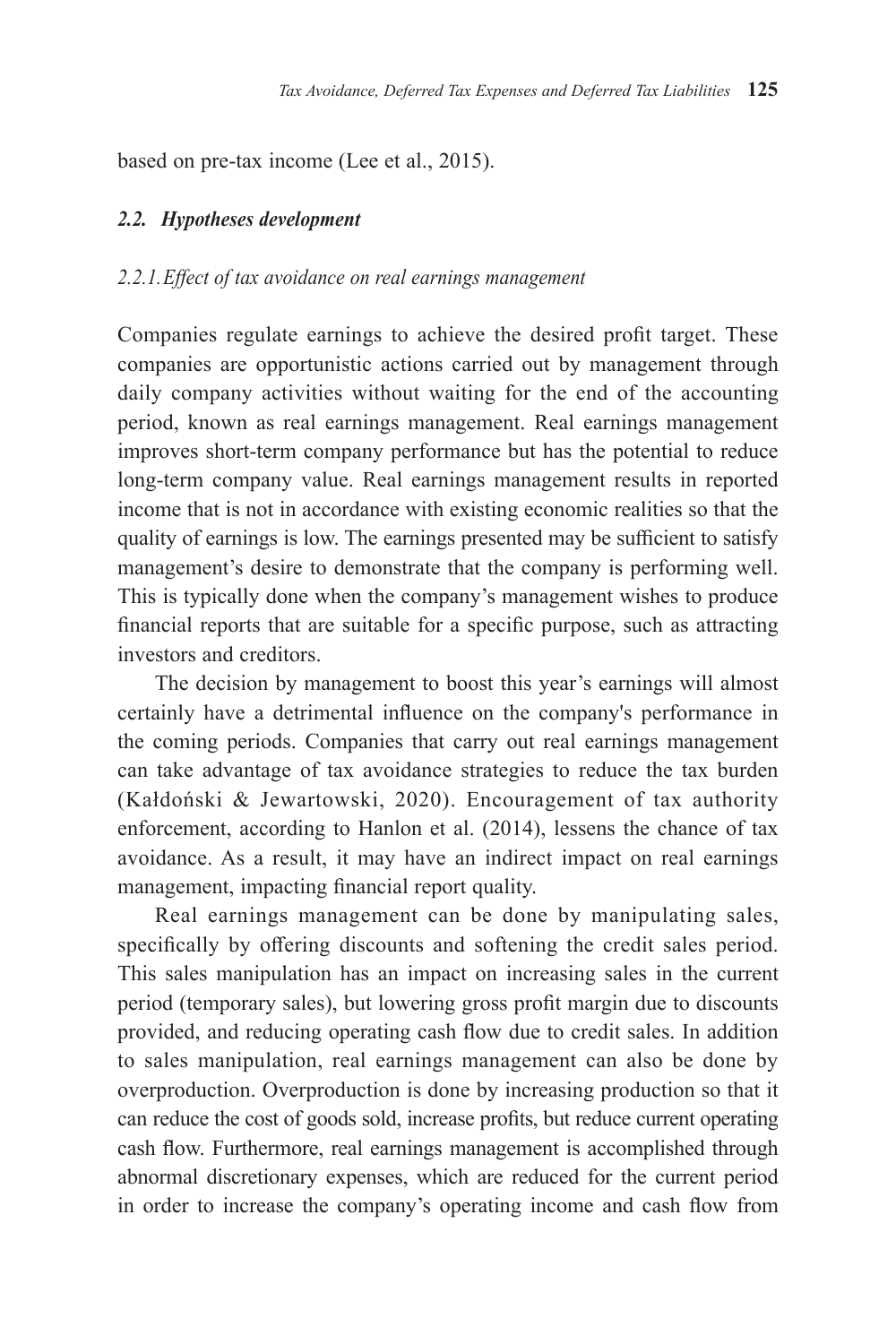operations. Sales manipulation, reducing discretionary expenses, and excessive production all result in abnormal costs, such as abnormal cash flow from operations, abnormal discretionary expenses, and abnormal cost production.

Surahman and Firmansyah (2017) showed that real earnings management through operating cash flow has a significant negative impact on tax aggressiveness. This study contradicts the findings of Dridi and Boubaker (2015) and Geraldina (2013), who found that an increase in real earnings management *via* abnormal discretionary operating cash flows is followed by an increase in corporate tax avoidance.

The impact of tax avoidance on real earnings management *via* abnormal discretionary production costs yields inconclusive results. Surahman and Firmansyah (2017) demonstrated that using abnormal discretionary production costs to manage real earnings has a significant positive impact on tax avoidance. Herusetya and Stefani (2020) discovered that using abnormal discretionary production costs to increase or decrease real earnings management has no effect on a company's tax avoidance. According to Nugroho and Firmansyah (2017), the higher the taxable income compared to pre-tax income, the greater the pre-tax income generated as a result of manipulation in the form of abnormal discretionary production costs. Thus, the higher real earnings management through production manipulation will make the difference in reported earnings accounting ensuring that taxation becomes smaller and ultimately reducing tax avoidance. This means that abnormal discretionary production cost has a significant negative relationship to tax avoidance. This relationship can be interpreted such that when a company manipulates the amount of production, the company chooses whether to increase its accounting profit or reduce its taxable income. This choice is because the two cannot go hand in hand. It can be presumed that companies in Indonesia override the increase in taxable income arising from abnormal discretionary production costs because the company must increase accounting earnings followed by the use of inefficient production factors. For example, the company may have excess manpower or machinery but does not produce maximum output.

According to Surahman and Firmansyah (2017), there is a significant positive relationship between tax avoidance and real earnings management *via* abnormal discretionary expenses. As a result, any increase in abnormal discretionary expenses is accompanied by an increase in tax avoidance. According to Herusetya and Stefani (2020), each level of tax avoidance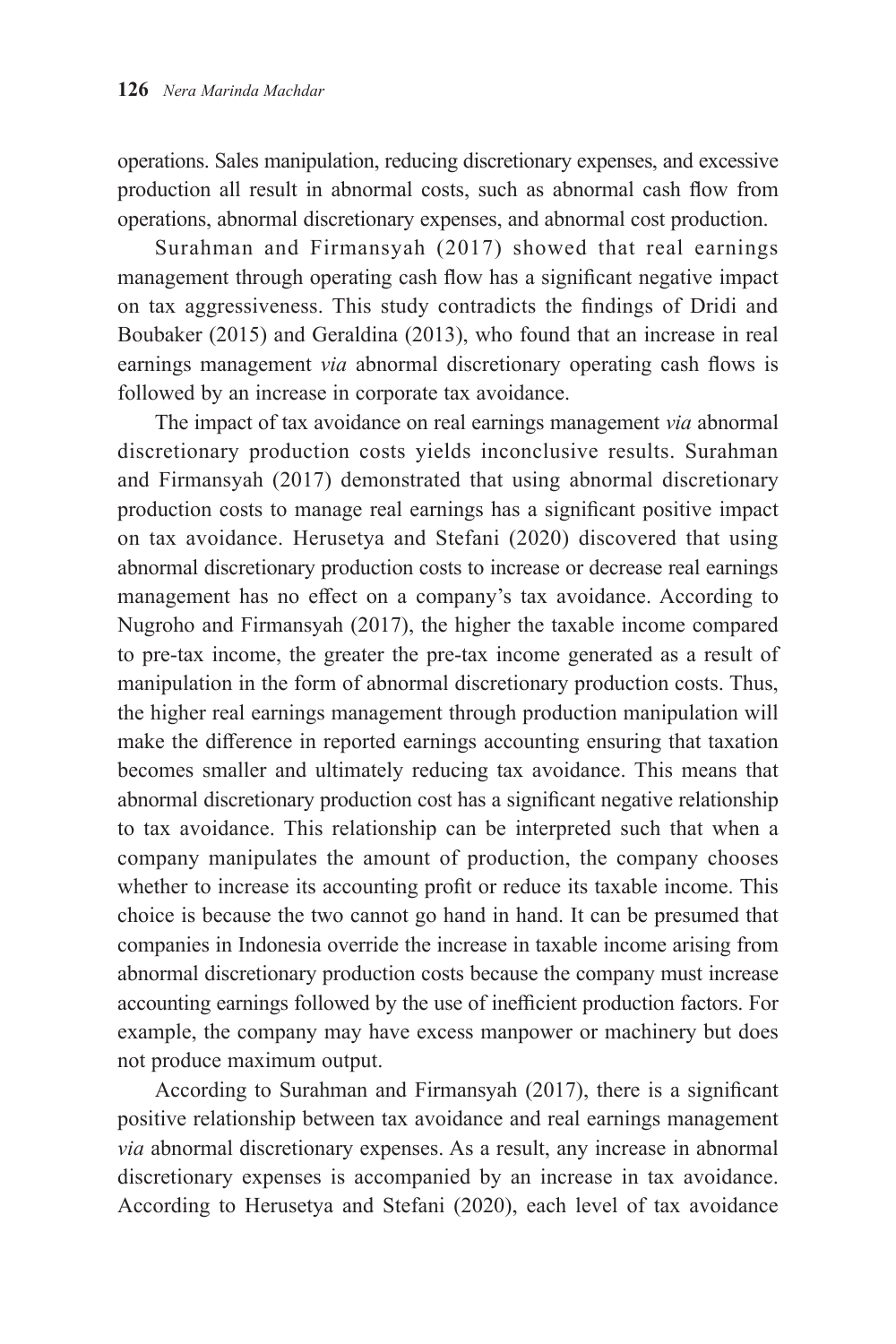had a negative impact on the reduction of abnormal discretionary expenses. Because the manager minimises the discretionary expenses, the value of abnormal discretionary expenses is negative. The same result is also shown by Nugroho and Firmansyah (2017), where a considerable negative association exists between abnormal discretionary expense and tax avoidance. Geraldina (2013), on the other hand, discovered that tax avoidance has no significant impact on real earnings management through abnormal discretionary expenses.

The primary focus of this research is, therefore, on how the information included in the book-tax gap influences future corporate earnings, in order to assist investors in improving the quality of earnings and the company's worth. The following are the proposed hypotheses based on the explanation given above:

- H1a: Tax avoidance has a positive effect on real earnings management through abnormal discretionary operating cash flows.
- H2a: Tax avoidance has a positive effect on real earnings management through abnormal discretionary expenses.
- H3a: Tax avoidance has a positive effect on real earnings management through abnormal discretionary production costs.

# *2.2.2 Effect of deferred tax expenses on real earnings management*

Manipulation of sales can be used to manage real earnings through abnormal discretionary operating cash flows, i.e. offering discounts and softening the credit sales period. This sales manipulation increases sales in the current period (temporary sales), but lowers gross profit margins due to discounts provided, and reduces operating cash flow due to credit sales. In addition to sales manipulation, real earnings management can also be done by abnormal discretionary production costs. Companies do overproduction and it reduces the cost of goods sold, increases profits, but reduces current operating cash flow. Abnormal discretionary expenses reduce current-period expenses, increasing the firm's operating income and cash flow from operations.

Tax planning through deferred tax expenses is part of real earnings management with the aim of reducing the tax burden (Almashaqbeh et al., 2018). The difference between the corporate tax expenses and the current tax expenses caused by the temporary tax difference results in deferred tax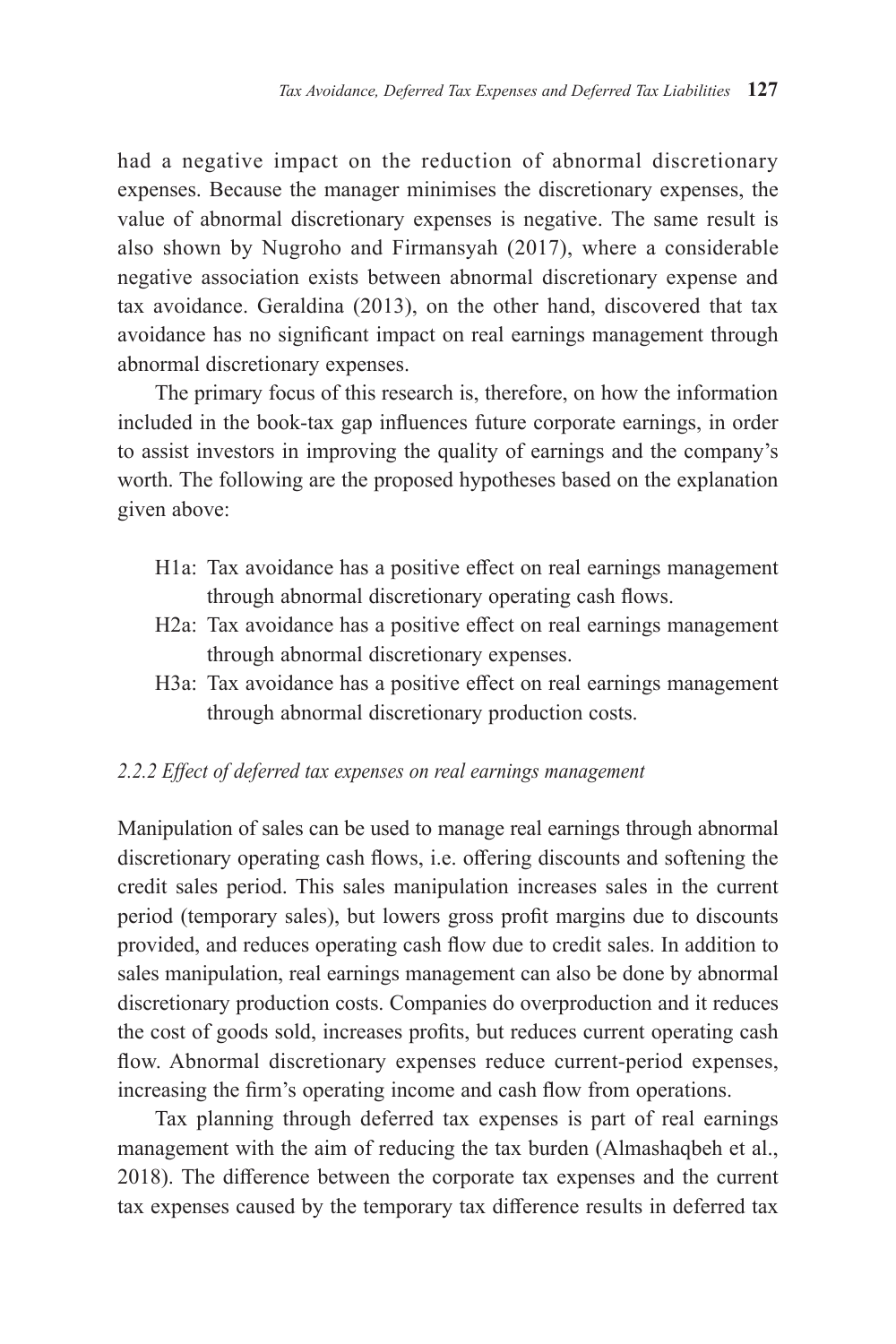expenses (Rafay & Ajmal, 2014). The difference between accounting income and the book-tax gap caused by temporal differences provides information about earnings quality (Penman, 2012). According to Penman (2012), the information contained in the book-tax gap influences the company's future earnings, thereby increasing the quality of earnings and firm value.

Earnings engineering is the practice of increasing or decreasing the quantity of deferred tax expenses recorded in the comprehensive profit and loss statement. Management may minimise deferred tax expenses to reduce the tax payment. Management, on the other hand, employs real earnings management to increase reported earnings. Deferred tax expenses reflect the amount of income tax that will be paid in future periods. According to Dridi and Boubaker (2015), companies use deferred tax expenses to avoid losses by delaying income and accelerating tax savings. As a result, through real earnings management, the company engineered the deferred tax expenses related to accruals.

Several earlier studies on the impact of deferred tax expenses on real earnings management have been done, but the findings were inconsistent (Juliati & Tjaraka, 2014; Trisnawati et al., 2015; Baradja et al., 2017; Purnamasari, 2019; Machdar & Nurdiniah, 2021). Deferred tax expenses help with real earnings management (Machdar & Nurdiniah, 2021). Real earnings management increases in tandem with the increase in deferred tax expenses. The greater the deferred tax expenses, the greater the likelihood that the corporation is managing its earnings. The greater the difference between pre-tax and taxable income, the more the corporation attempts to control earnings in order to reduce tax obligations for the period. Juliati and Tjaraka (2014) discovered that deferred tax expenses and current tax expenses can detect earnings management in response to changes in corporate income tax rates. Baradja et al. (2017) examined 46 manufacturing companies to determine the impact of deferred tax expenses on real earnings management. The results showed that deferred tax expenses had a positive effect on real earning management. This means that when deferred tax expenses rise, the likelihood of the corporation engaging in profits management rises as well. On the other hand, Trisnawati et al. (2015) found that deferred tax expenses do not have an impact on the probability of companies doing real earnings management to avoid reporting losses, while Purnamasari (2019) claimed that deferred tax expenses have a positive but insignificant impact on the likelihood of corporations managing their earnings.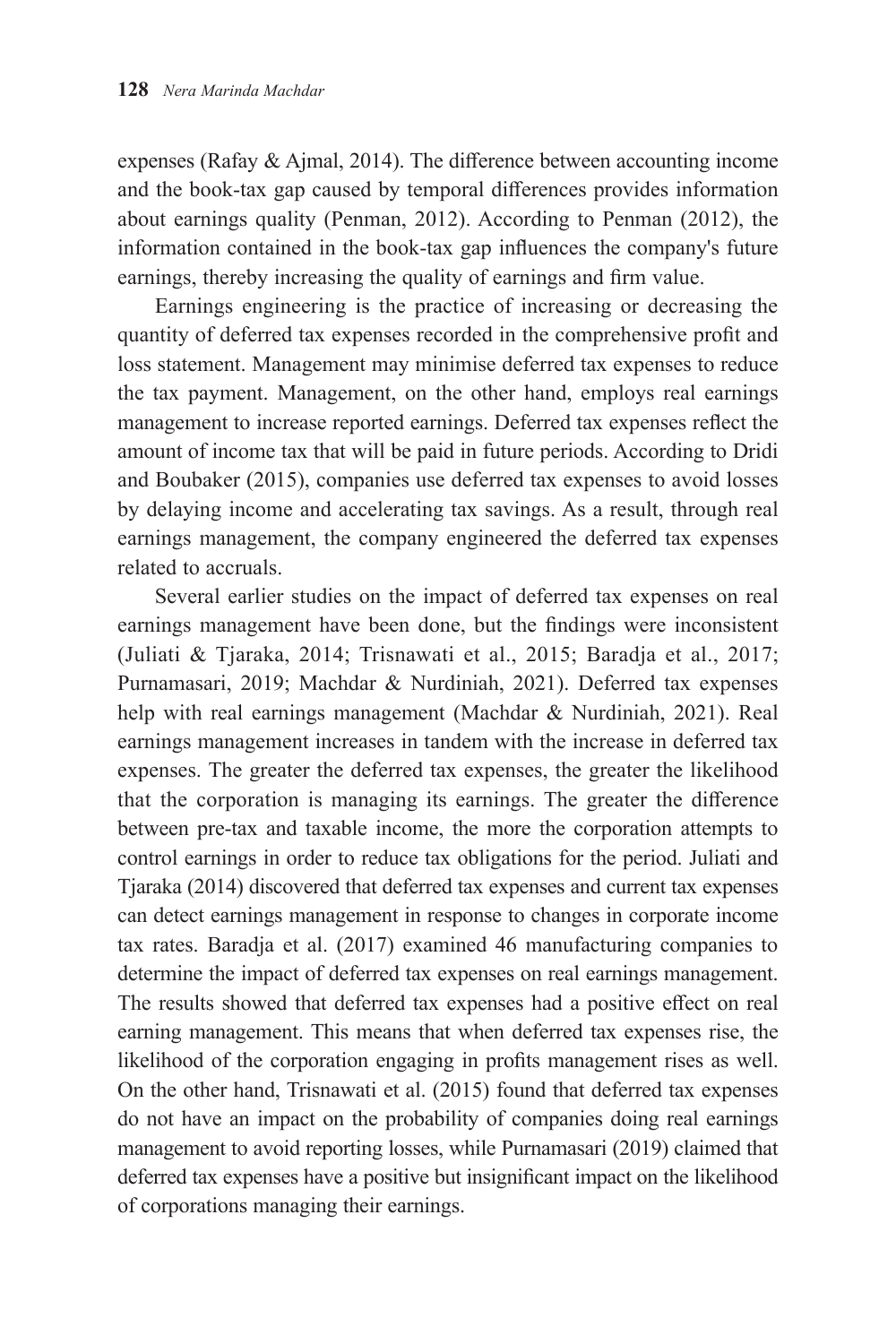Based on the above explanation, the following hypotheses are proposed in this study:

- H1b: Deferred tax expenses have a positive effect on real earnings management through abnormal discretionary operating cash flows.
- H2b: Deferred tax expenses have a positive effect on real earnings management through abnormal discretionary expenses.
- H3b: Deferred tax expenses have a positive effect on real earnings management through abnormal discretionary production costs.

#### *2.2.3 Effect of deferred tax liabilities on real earnings management*

Temporary discounts to advance sales, overproduction to record lower sales costs due to a lower fixed cost per unit to increase reported profitability, and reducing expenses that are a burden for the current period to increase the firm's operating income and cash flow from operations were proposed as three proxies of real earnings management activities (Roychowdhury, 2006). Companies can increase abnormal discretionary operating cash flows by providing discount prices, and softer credit terms will reduce current period cash flows. Companies can reduce abnormal discretionary expenses such as R&D expenses, advertising, and sales, G&A expenses, especially in periods where these expenses do not directly generate revenue and profit. Companies can increase abnormal discretionary production costs to lower the cost of goods sold and increase operating income.

Deferred tax is the source of opportunistic earnings management (Machdar & Nurdiniah, 2021; Rafay & Ajmal, 2014). Accounting regulations allow managers to have more policies than tax authorities, resulting in opportunistic earnings management. The basic premise is that deferred tax liabilities are a genuine tax burden that the corporation must bear, notwithstanding the fact that liabilities are growing. As a result, managers use earnings engineering to increase or decrease the size of a number of deferred tax liabilities on the comprehensive profit and loss statement. Management may also reduce or increase the number of deferred tax liabilities to reduce the tax bill. When there is a possibility of increased tax payments in the future, deferred tax liabilities arise. Rosharlianti and Hidayat (2020) explained that deferred tax liabilities affect positively the abnormal discretionary expenses. This means that while this technique can enhance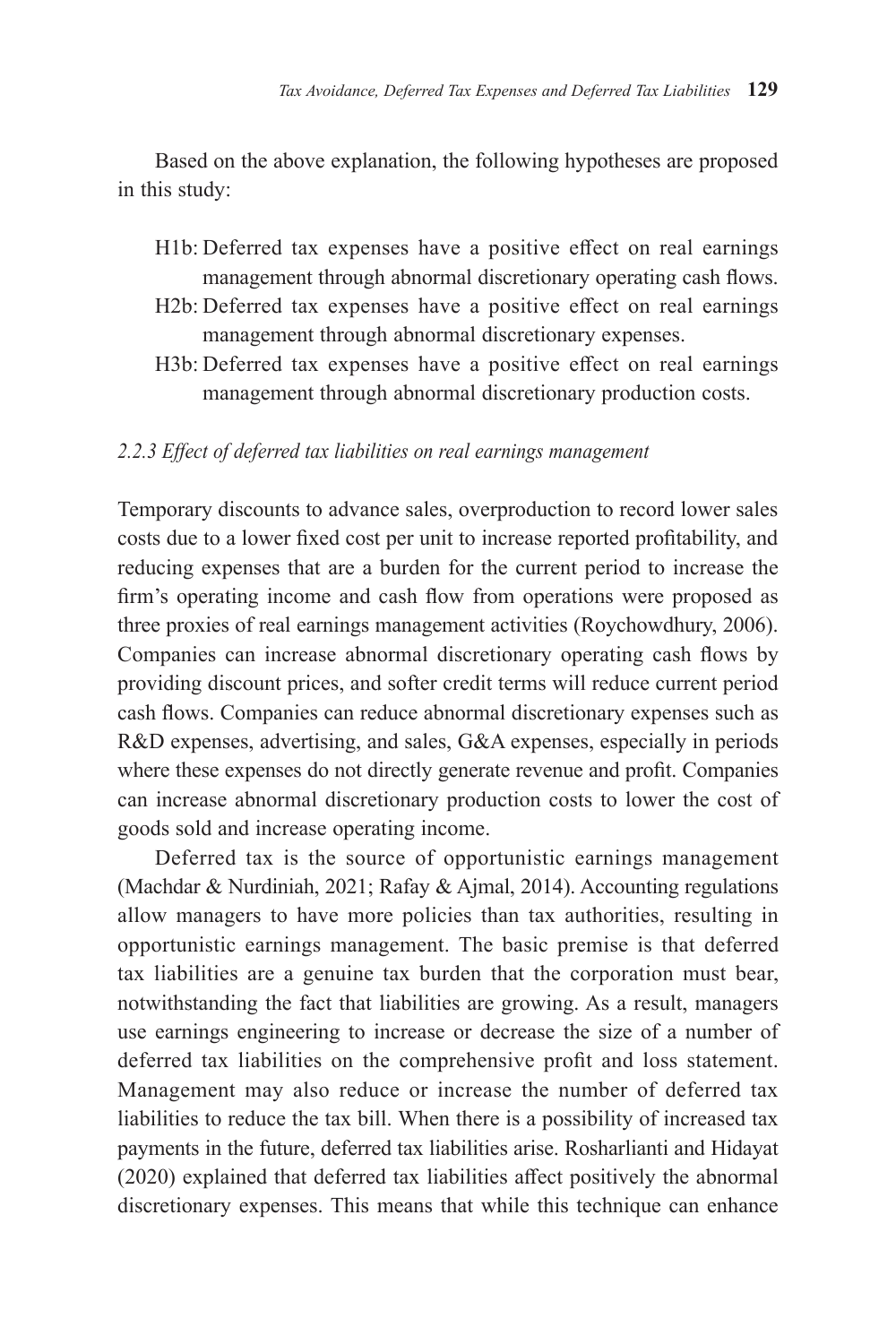income and cash flow in the short term, it also runs the risk of diminishing cash flow in the long term.

Based on the foregoing explanation, the following hypotheses are proposed in this study:

- H1c: Deferred tax liabilities have a positive effect on real earnings management through abnormal discretionary operating cash flows.
- H2c: Deferred tax liabilities have a positive effect on real earnings management through abnormal discretionary expenses.
- H3c: Deferred tax liabilities have a positive effect on real earnings management through abnormal discretionary production costs.

## **3. Methodology**

## *3.1 Sample selection*

This study's population includes all manufacturing firms listed on the Indonesia Stock Exchange (Bursa Efek Indonesia or BEI) from 2011 to 2019. This study chooses manufacturing companies as the object of research because manufacturing companies have a considerable influence on the trading dynamics of the Indonesia Stock Exchange. The selection of manufacturing companies is expected to represent the condition of public companies in Indonesia. Because the number of manufacturing enterprises in Indonesia rose following the 2008 to 2009 global financial crisis (GFC), the observation period is confined to 2011 to 2019.. The 2011 observation year is also chosen because, beginning in 2011, the Directorate General of Taxes issued tax regulations that all companies in Indonesia are required to follow. Purposive sampling was used, and the following criteria are used for the selection: (a) All manufacturing firms are listed on the Indonesia Stock Exchange (IDX) during the observation period (2011-2019); (b) Manufacturing firms are listed on the Bursa Efek Indonesia in 2011; (c) The financial statements have been audited by independent auditors, as of December 31; and (d) The financial statements must contain complete information about all variables studied (the observation period runs from 2011 to 2019).

Because the variables of tax avoidance, deferred tax expenses, deferred tax liabilities, and real earnings management require measurements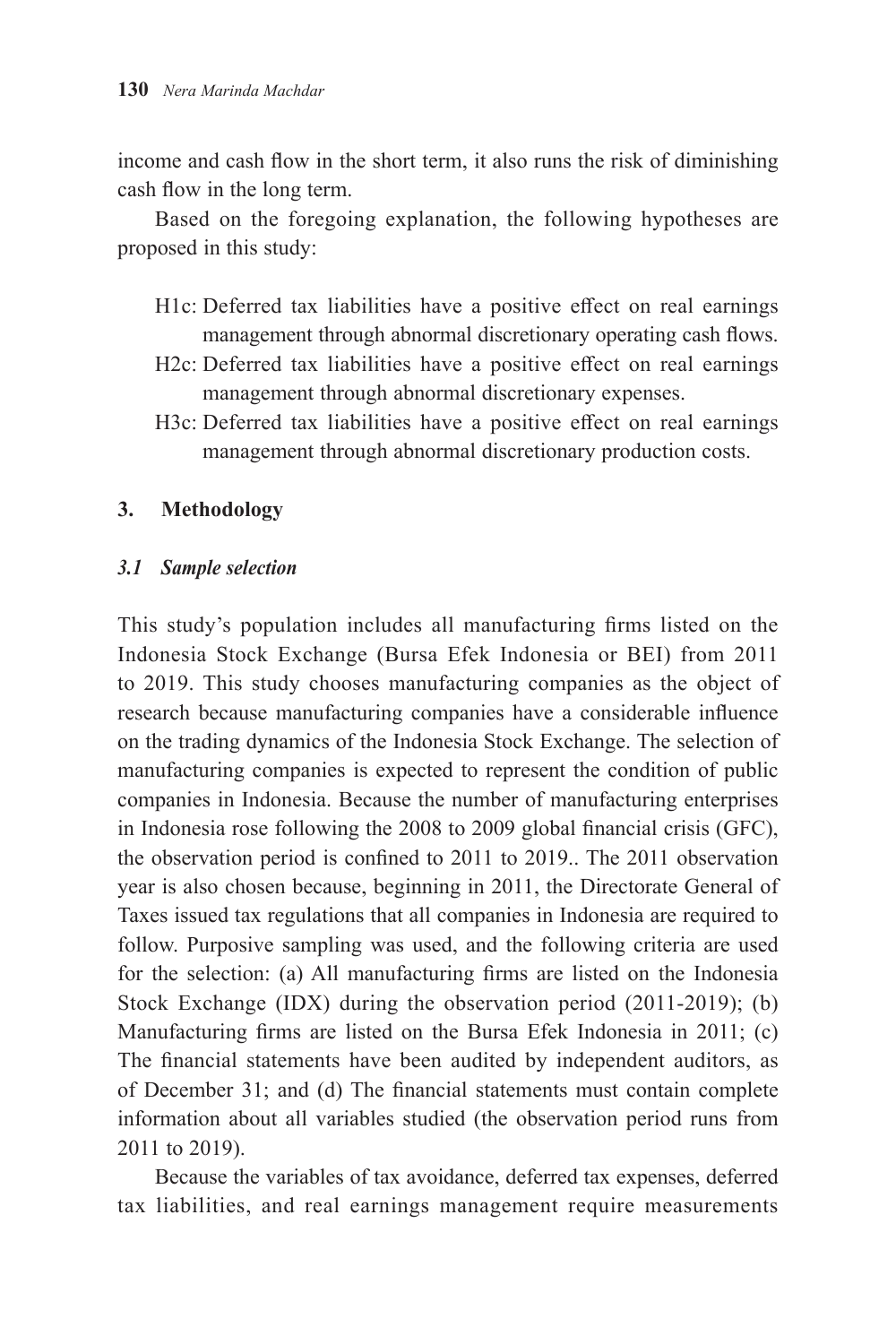with prior time periods  $(t-1)$  and future time periods  $(t+1)$ , the period observation used in this study is from 2011 to 2019. The OSIRIS database, the Indonesian Capital Market Directory, and the IDX website (www.idx. co.id) are used to compile data for this research. As a result of the sample selection process, 1,368 firm-year observations are obtained. From 1,368 observations, 304 are used to calculate observations for the previous year  $(t-1)$  and the period for the following year  $(t+1)$ , i.e. two years multiplied by 152 companies, for a total of 1,064. The sample in Table 1 is chosen using the purposive sampling approach.

|  | Table 1. Research Sample Summary |  |
|--|----------------------------------|--|
|  |                                  |  |

| The number of manufacturing firms listed on the BEI in 2019 | 198  |
|-------------------------------------------------------------|------|
| The number of firms has not been listed on BEI since 2011   | -46  |
| The remaining number of manufacturing firms as samples      | 152  |
| The number of years of observations                         |      |
| The number of firm-year observations                        | 1368 |

Source: Data is processed.

## *3.2 Variables and measurement*

The dependent variable in this study is real earnings management. Management engages in real earnings management to impact accounting system output by altering the timing or form structuring of operating, investing, or financing events. The abnormal discretionary operating cash flows, abnormal discretionary expenses, and abnormal discretionary production costs are used to measure real earnings management.

OCF stands for discretionary operating cash flows, which are a linear function of sales and fluctuations in sales. The operating cash flows  $(OCF_{i})$ replicates Kothari et al. (2016)'s measurement in the following way:

$$
OCF_{i}/TA_{it-1} = \delta_0 + \delta_1 (1/TA_{it-1}) + \delta_2 (S_i/TA_{it-1}) + \delta_3 (AS_i/TA_{it-1}) + C_{it} \tag{1}
$$

In equation (1), OCF<sub>*it*</sub> is operating cash flows of firm *i* in year *t*;  $TA_{it-1}$  is total assets of firm *i* in year *t*-1; Sit is sales of firm *i* in year *t*;  $\Delta S_i$  is the changes in sales  $(S_{it} - S_{it-1})$ ; δ0, δ1, δ2, δ3 are all constants; and  $C_{it}$  represents the error residual of firm *i* in the year *t*.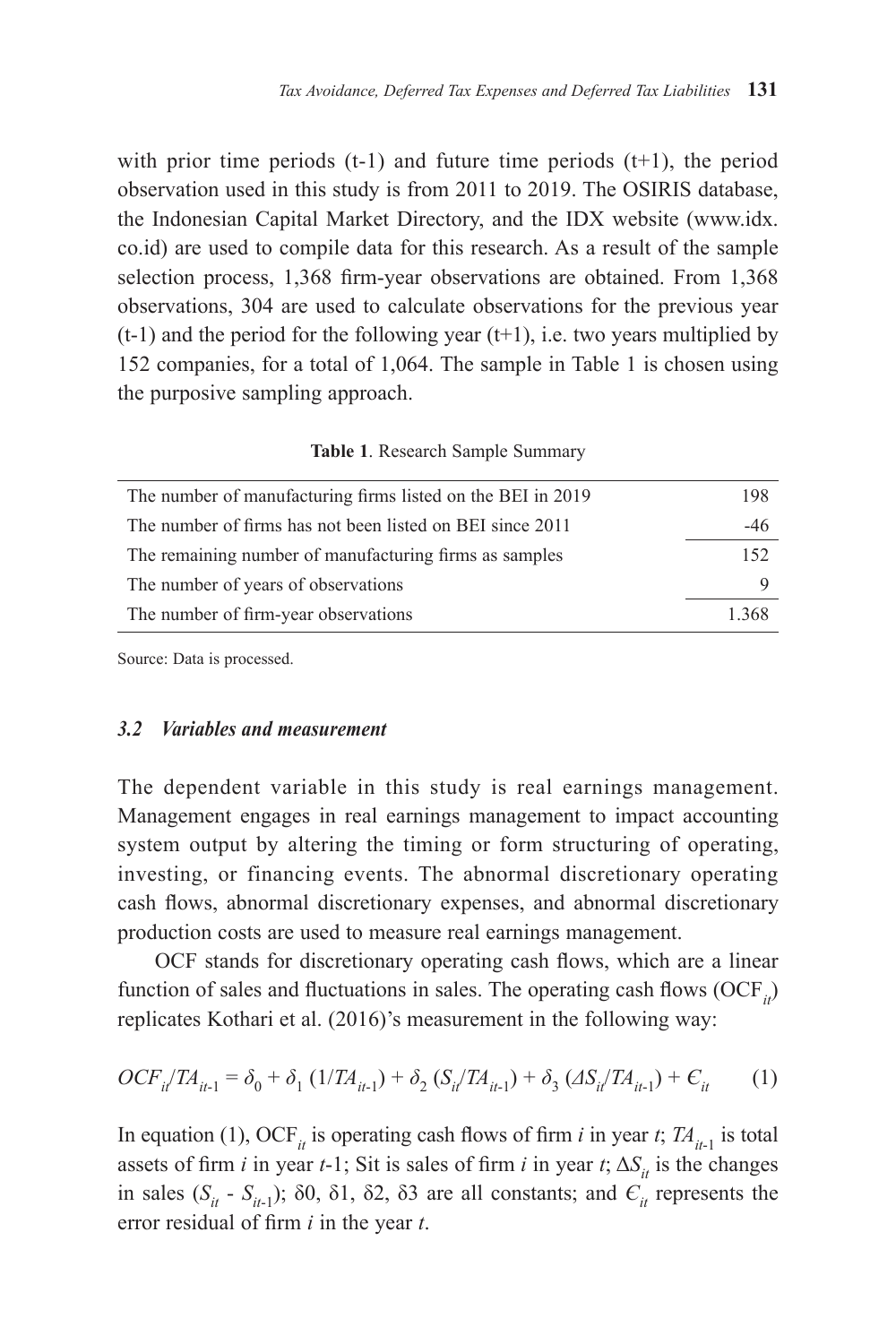Abnormal discretionary operating cash flows  $(ABOCF<sub>it</sub>)$  are calculated by subtracting the actual OCF from the typical OCF using estimated coefficients from equation (1). The abnormal discretionary operating cash flows are multiplied by a negative one (-1). If a value is less than zero, the firms are suspected of having abnormal discretionary operating cash flows.

Abnormal discretionary expenses (*ABEXPS<sub>i</sub>*) are calculated as a linear function of current sales.  $ABEXPS_{it}$  is the total of R&D expenses, advertising expenses, and G&A expenses. The following is a replication of the measurement used by Kothari et al. (2016):

$$
ABEXPS_{it} / TA_{it-1} = \delta_0 + \delta_1 (1/TA_{it-1}) + \delta_2 (S_{it-1} / TA_{it-1}) + C_{it}
$$
 (2)

Abnormal discretionary expenses (*ABEXPS<sub>ii</sub>*) are the actual expenses less the normal expenses, as calculated by using the estimated residual value from equation (2). If the value of abnormal discretionary expenses is less than zero, the company is suspected of having them (negative).

Abnormal discretionary production costs  $(ABPRODT<sub>i</sub>)$  is the sum of the cost of goods sold  $(COGS<sub>i</sub>)$  and inventory changes  $(AINVT<sub>i</sub>)$  over the course of the year. (Abnormal discretionary production costs replicate the measurement of Kothari et al. (2016) as follows:

$$
PRODT_{it} / TA_{it-1} = \delta_0 + \delta_1(1/TA_{it-1}) + \delta_2(S_i/TA_{it-1}) + \delta_3(\Delta S_{it}/TA_{it-1}) + \delta_4(\Delta S_{it-1}/TA_{it-1}) + C_{it}
$$
\n(3)

 $COGS_{it}$  is the normal of cost of goods sold as determined in equation (4), which is as follows:

$$
COGS_{it}/TA_{it-1} = \delta_0 + \delta_1 (1/TA_{it-1}) + \delta_2 (S_{it}/TA_{it-1}) + C_{it}
$$
\n(4)

 $\Delta INVT_{it}$  is a normal of inventory growth using a regression in equation (5):

$$
\Delta INVT_{it} = \delta_0 + \delta_1 (1/TA_{it-1}) + \delta_2 (\Delta S_{it}/TA_{it-1}) + \delta_3 (\Delta S_{it-1}/TA_{it-1}) + C_{it}
$$
 (5)

In equation (3), *PRODT<sub>it</sub>* is normal discretionary production costs of firm *i* in year *t*, and *PRODT<sub>it</sub>* is calculated by summing  $COGS_{it}$  and  $\Delta NVT_{it}$ . Abnormal discretionary production costs are the result of a reduction from actual production with the normal production. The normal production is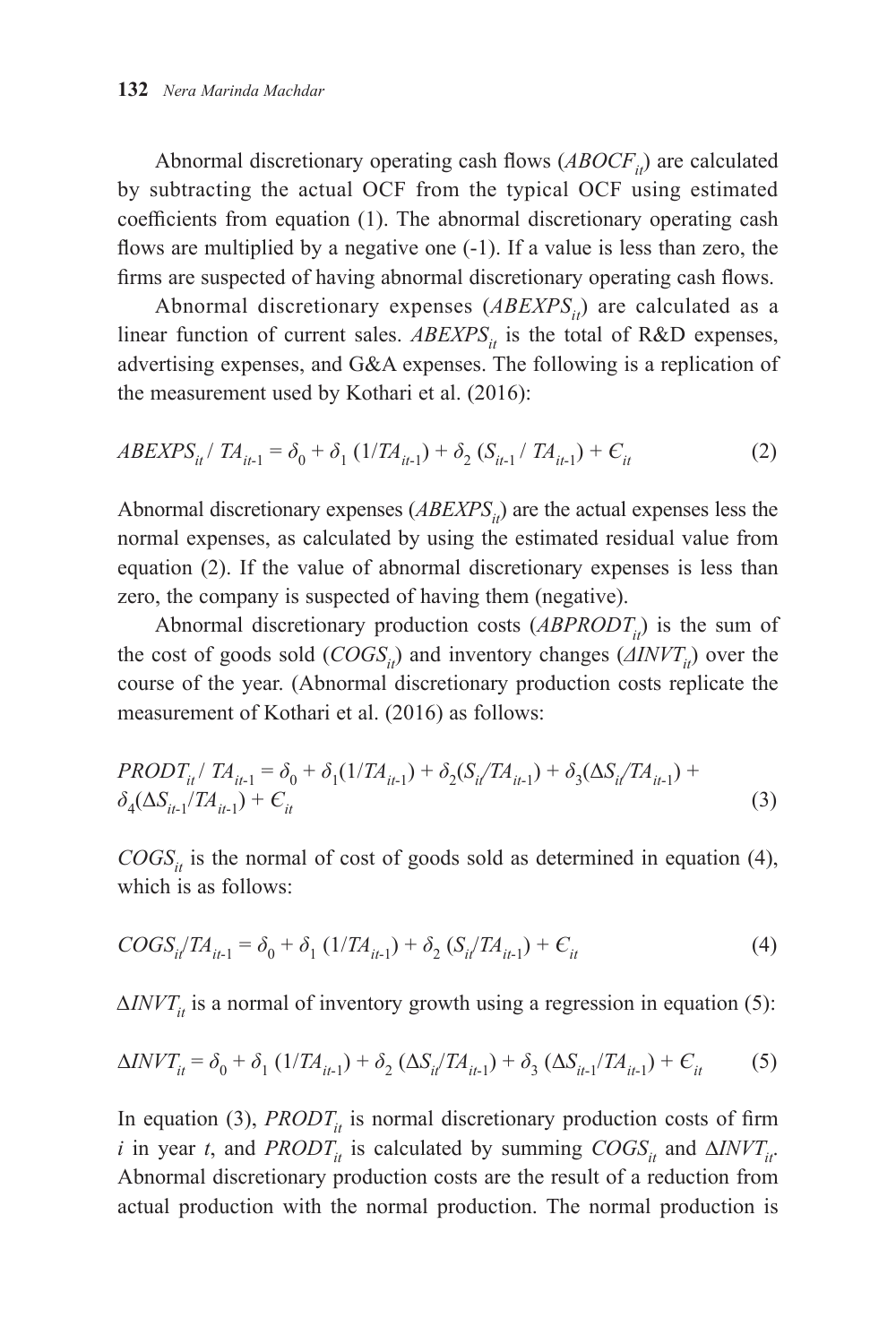obtained by calculating the estimated residual production in equation (3). High production costs are a result of overproduction, which reduces the cost of goods sold and the operating margins. Other manufacturing expenses and unsold inventory storage costs are still borne by the corporation, resulting in the high annual production costs compared to sales, and the low operating cash flows compared to certain sales levels (Enomoto et al., 2015).

Tax avoidance, deferred tax expenses, and deferred tax liabilities are the independent variables. Tax avoidance is the use of tax legislation to one's advantage in order to lower the amount of taxes owed in methods that are unsual. The measurement of tax avoidance is a replication of Dridi and Boubaker (2015), in which, for tax purposes, discretionary accrual separates the components of the tax-book gap that are accounted for by income manipulation. There are two methods for calculating tax avoidance. First, this study used the Dechow (1994) model by counting the discretionary accrual resulting from the residual value from equation (6):

$$
TAKR_{il}/TA_{il-1} = \delta_0 + \delta_1 (1/TA_{il-1}) + \delta_2[(\Delta S_{il} - \Delta AR_{il})/TA_{il-1}] + \delta_3 (PPE_{il}/TA_{il-1}) + C_{il}
$$
\n(6)

Total accruals are defined as net income after taxes minus operational cash flows in equation (6),  $\Delta AR_{it}$  is the change in account receivable of firm *i* in year *t*, *PPE<sub>it</sub>* is the property, plant, and equipment of firm *i* in year *t*, and  $C_i$ represents the error residual of firm *i* in the year *t*.

Second, it finds an aspect of tax avoidance by isolating the book-tax discrepancies components that are not attributable to income manipulation.

$$
BTXD_{i}/TA_{i-1} = \beta_1 \, DCA_{i}/TA_{i-1} + \mathcal{O}_{it} + C_{it}
$$
\n<sup>(7)</sup>

 $BTXD_{it}$  is the book-tax difference of the firm *i* in year *t*, which is defined as pre-tax income minus taxable income in equation (7). DCAit is a residual from equation (6) that represents the discretionary accruals of firm *i* in year *t*.  $\mathcal{O}_{it}$  is the remaining value of tax avoidance, and  $C_{it}$  represents the error residual of firm *i* in the year *t*.

The residual from equation (8) is the component of BTXD that cannot be explained by changes in discretionary accruals. The following formula is used to calculate tax avoidance: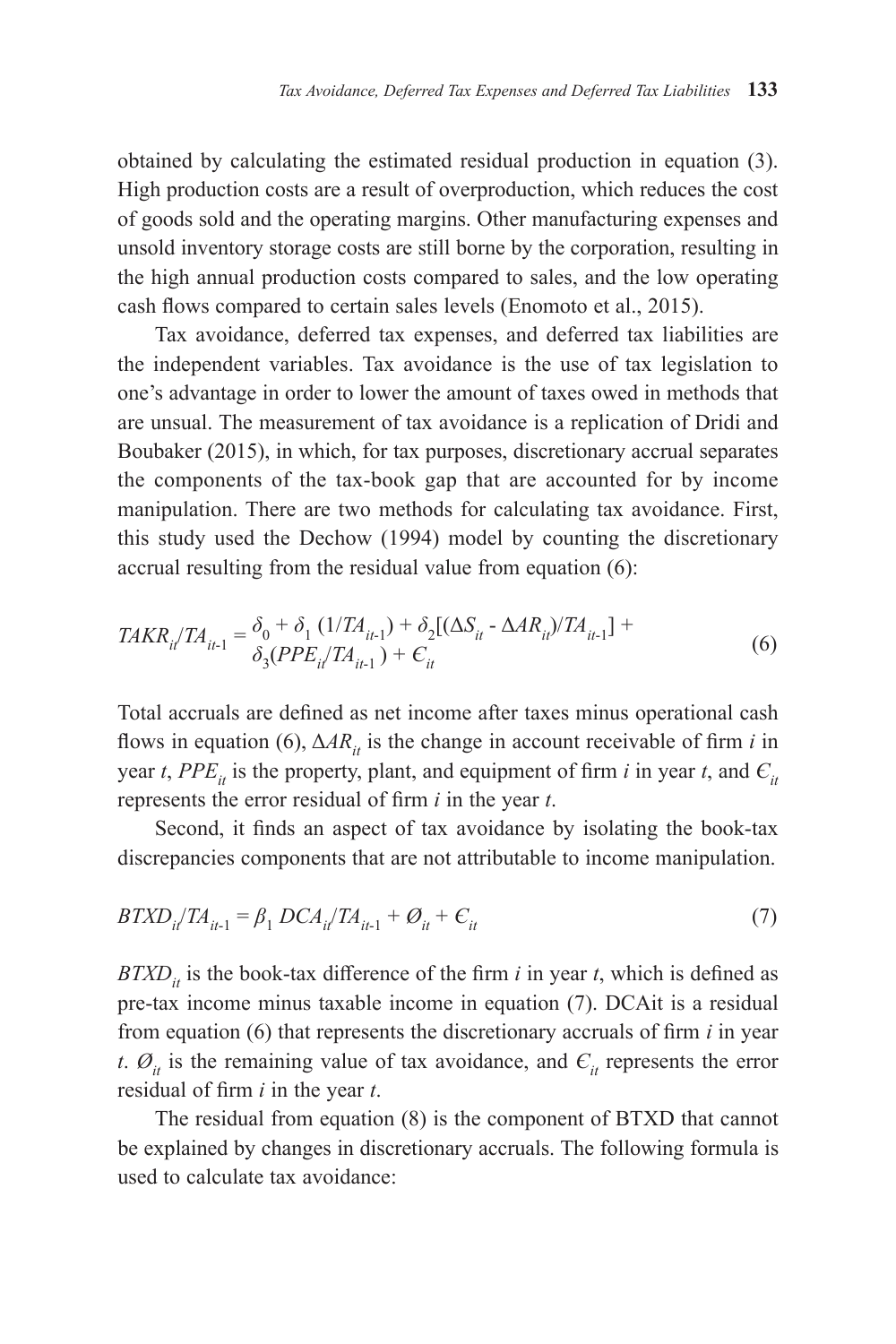$$
TXAVOID_{it} = \mathcal{O}_{it} + \mathcal{C}_{it} \tag{8}
$$

Deferred tax expenses (*DFTE<sub>it</sub>*) arise as a result of differences between pre-tax income and taxable income. Deferred tax expenses are a component of total corporate income tax expenses that reflect the tax consequences of short-term differences between pre-tax income and taxable income. Deferred tax expenses are calculated by multiplying deferred tax liabilities by the applicable tax rates and then weighting deferred tax expenses by total assets (Trisnawati et al., 2015). The proportional value is obtained by weighting deferred tax expenses to total assets. The comprehensive profit and loss statement is used to calculate deferred tax expenses. PSAK 46 (2018) suggests that as a result of temporary discrepancies, deferred tax liabilities indicate numerous income taxes due in the next year Deferred tax liabilities arise when pre-tax income exceeds taxable income and the tax expense exceeds the tax payable. The transitory differences are multiplied by the applicable tax rates to calculate deferred tax liabilities. According to Waluyo (2020), deferred tax liabilities  $(DFTL<sub>i</sub>)$  are calculated by dividing deferred tax liabilities by total assets in the previous year.

Investment opportunity sets and business size are the control variables. Investment opportunity sets (*MTB<sub>it</sub>*) are a collection of a company's assets that include future investment choices (Myers, 1977). MTBit is computed by dividing firm's market value by firm's book value (Myers, 1977). According to Rafay and Ajmal (2014), deferred tax liabilities can grow indefinitely as long as investments generate a new temporary difference that is at least equivalent to the reversal of previous temporary differences. The log of the total asset company *i* in year *t* is used to measure  $SIZES<sub>it</sub>$  (Dang et al., 2018).

#### *3.3 Research model and technique of analysis*

This study measures tax avoidance, deferred tax expenses and deferred tax liabilities in three ways. The first model (1) is used to analyse the variables of tax avoidance, deferred tax expenses and deferred tax liabilities that affect abnormal discretionary operating cash flows.

Model 1:

$$
ABOCF_{it} = \chi_0 + \chi_1 TXAVOID_{it} + \chi_2 DFTE_{it} + \chi_3 DFTL_{it} + \chi_4 MTB_{it}
$$
  
+  $\chi_5$ SZZES<sub>it</sub> +  $C_{it}$  (1)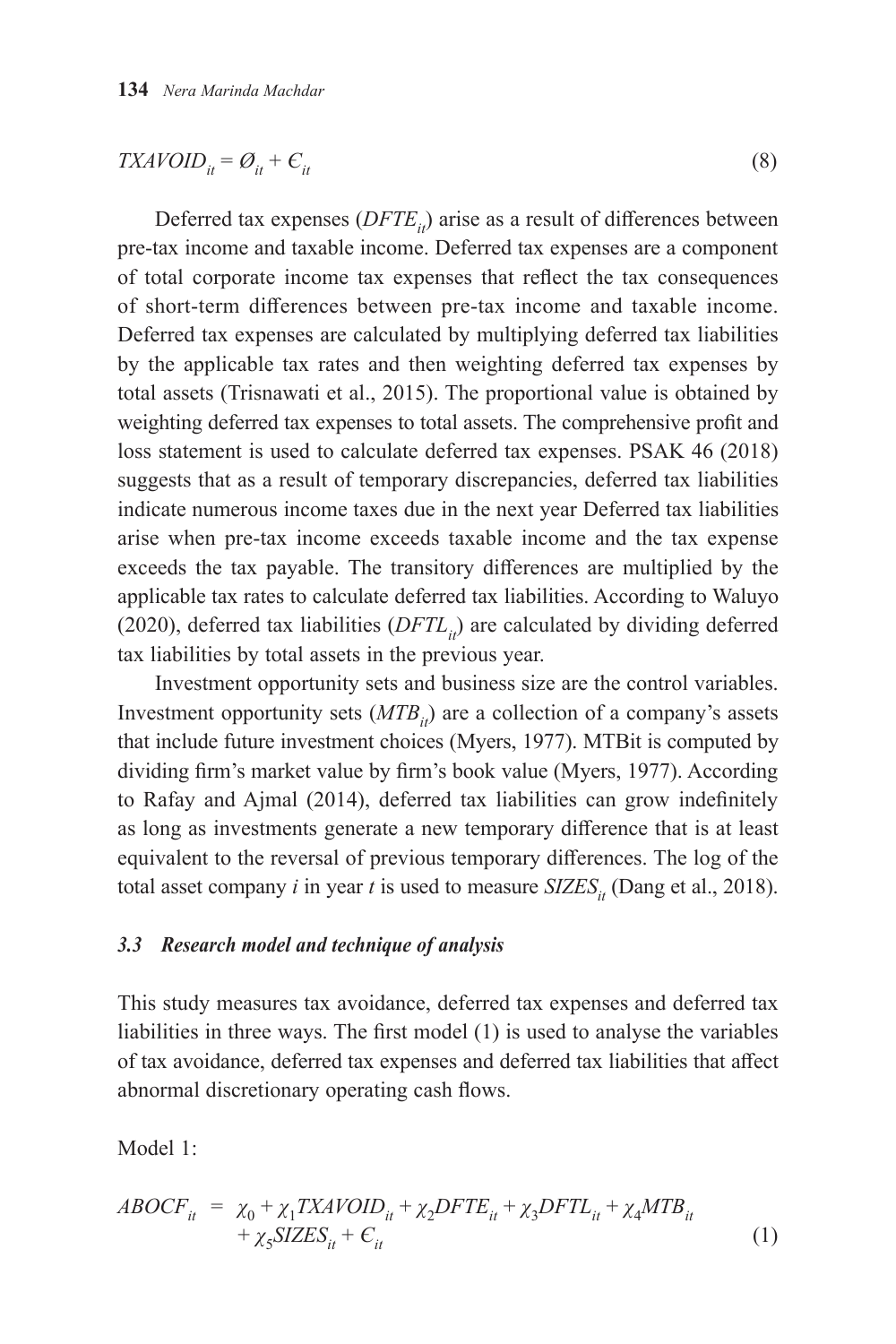The second model (2) is used to examine how the variables of tax avoidance, deferred tax expenses and deferred tax liabilities affect abnormal discretionary expenses.

Model 2:

$$
ABEXPS_{it} = \chi_0 + \chi_1 TXAVOID_{it} + \chi_2 DFTE_{it} + \chi_3 DFTL_{it} + \chi_4 MTB_{it}
$$
  
+  $\chi_5 SIZES_{it} + C_{it}$  (2)

The third model (3) is utilised to investigate how the variables of tax avoidance, deferred tax expenses and deferred tax liabilities affect abnormal discretionary production costs.

Model 3<sup>.</sup>

$$
ABPRODT_{it} = \chi_0 + \chi_1 TXAVOID_{it} + \chi_2 DFTE_{it} + \chi_3 DFTL_{it} + \chi_4 MTB_{it} + \chi_5 SIZES_{it} + C_{it}
$$
\n(3)

Models (1), (2), and (3) now have all of their variables defined. The SPSS statistical software is used in all of the regression models.

## **4. Results and Discussions**

## *4.1 Descriptive statistic analyses*

Table 2 summarises the descriptive statistics, minimum, maximum, mean, and standard deviation, for the dependent and independent variables. As for DFTE, the results show an average mean of 0.06, a minimum of 0, a maximum value of 3.207, and a standard deviation of 0.2097. The results of DFTL show an average mean of 0.0126, a minimum of 0, a maximum value of 0.747, and a standard deviation of 0.040. The results of TXAVOID show an average mean of 0.0276, a minimum of -1.402, a maximum value of 1.075, and a standard deviation of 0.1549. The standard deviation value of DFTE, DFTL, and XAVOID is greater than the mean value. This means that there is not much variation in all of the sample's variables.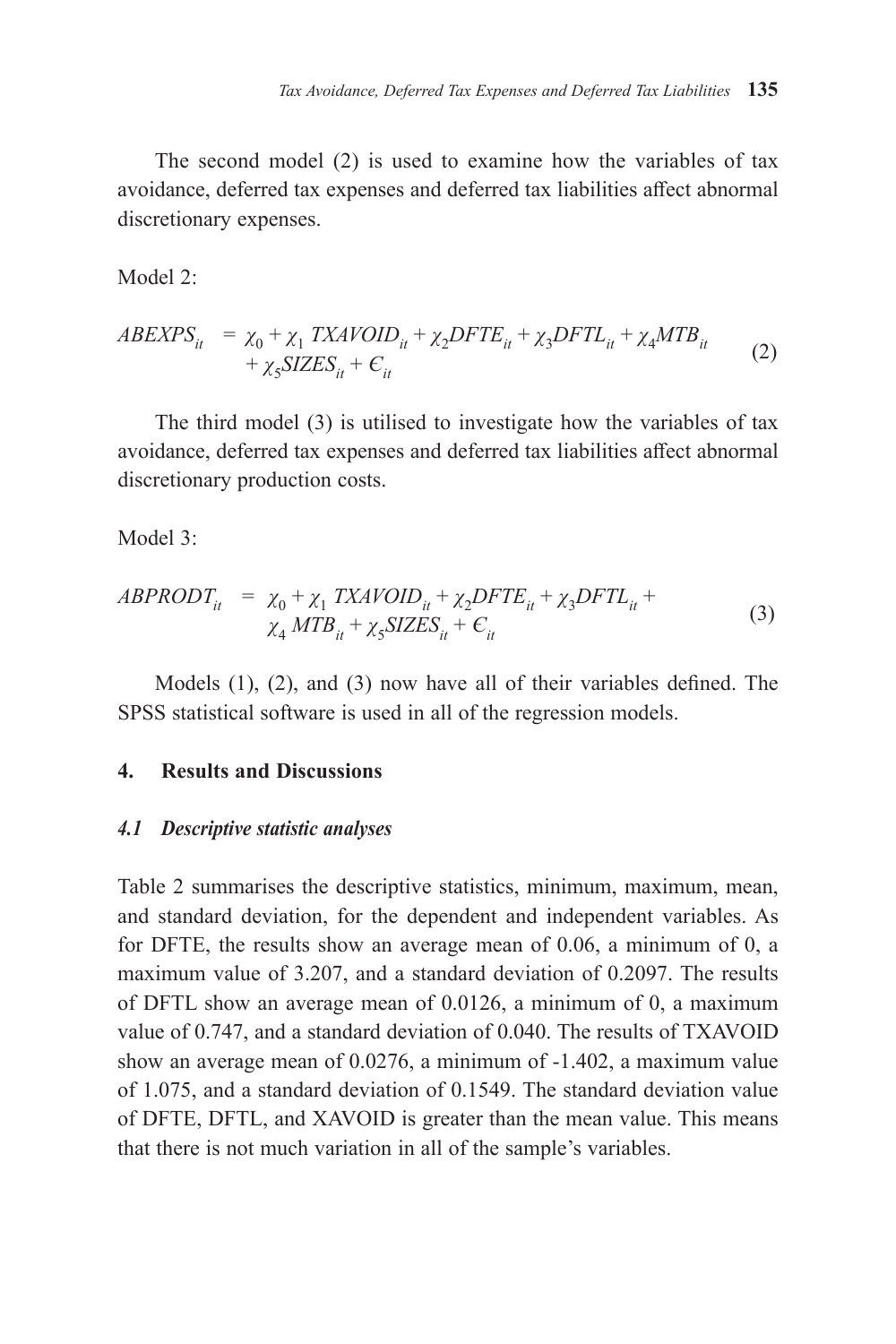|                | N    | <b>Minimum</b> | <b>Maximum</b> | Mean  | <b>Std. Error</b> | <b>Std. Deviation</b> |
|----------------|------|----------------|----------------|-------|-------------------|-----------------------|
| <b>DFTE</b>    | 1064 | 0.00           | 3.21           | 0.06  | 0.01              | 0.21                  |
| <b>DFTL</b>    | 1064 | 0.00           | 0.75           | 0.01  | 0.00              | 0.04                  |
| <b>TXAVOID</b> | 1064 | $-1.40$        | 1.08           | 0.03  | 0.00              | 0.15                  |
| ABOCF          | 1064 | $-0.95$        | 1.25           | 0.01  | 0.01              | 0.18                  |
| <b>ABPRODT</b> | 1064 | $-13.90$       | 2.32           | 0.05  | 0.03              | 1.02                  |
| <b>APEXPS</b>  | 1064 | 0.88           | 2.36           | 0.18  | 0.83              | 2.72                  |
| <b>MTB</b>     | 1064 | $-1.67$        | 82.44          | 2.47  | 0.18              | 6.00                  |
| <b>SIZES</b>   | 1064 | 23.98          | 33.50          | 28.63 | 0.05              | 1.79                  |

**Table 2**. Descriptive Statistics

Notes: ABOCF = Abnormal discretionary operating cash flows, ABEXPS = Abnormal discretionary expenses, ABPRODT = Abnormal discretionary production costs, TXAVOID = Tax avoidance,  $D$ FTE = Deferred tax expenses,  $D$ FTL = Deferred tax liabilities,  $MTB =$  Market to book value, SIZES = Company size.

Source: Data is processed.

The mean of real earnings management, i.e., abnormal discretionary operating cash flows (ABOCF), abnormal discretionary production costs (ABPRODT), and abnormal discretionary expenses (ABEXPS), each of which is 0.01, 0.05 and 0.18. These results indicate that, on average, the firm-year observations perform real earnings management in abnormal discretionary operating cash flows (ABOCF), abnormal discretionary production costs (ABPRODT), and abnormal discretionary expenses (ABEXPS), each at 1%, 5%, and 18% of total assets.

For the control (MTB and SIZES) variables, it could be viewed that the average of the MTB and SIZES are 2.47% and 28.63%, while their standard deviation is 6% and 1.79% respectively. It indicates that there are meaningful variations in firm performance among Indonesian firms.

In this study, abnormal discretionary operating cash flows and abnormal discretionary expenses were multiplied by minus one (-1), implying that the bigger the abnormal discretionary operating cash flows, the more sales manipulation through sales discount that firms engage in. Furthermore, the greater the abnormal discretionary expenses, the more firms reduce discretionary expenses. Firms, on the other hand, manage real earnings through abnormal discretionary production costs (a positive direction). Because high production costs indicate the occurrence of excess production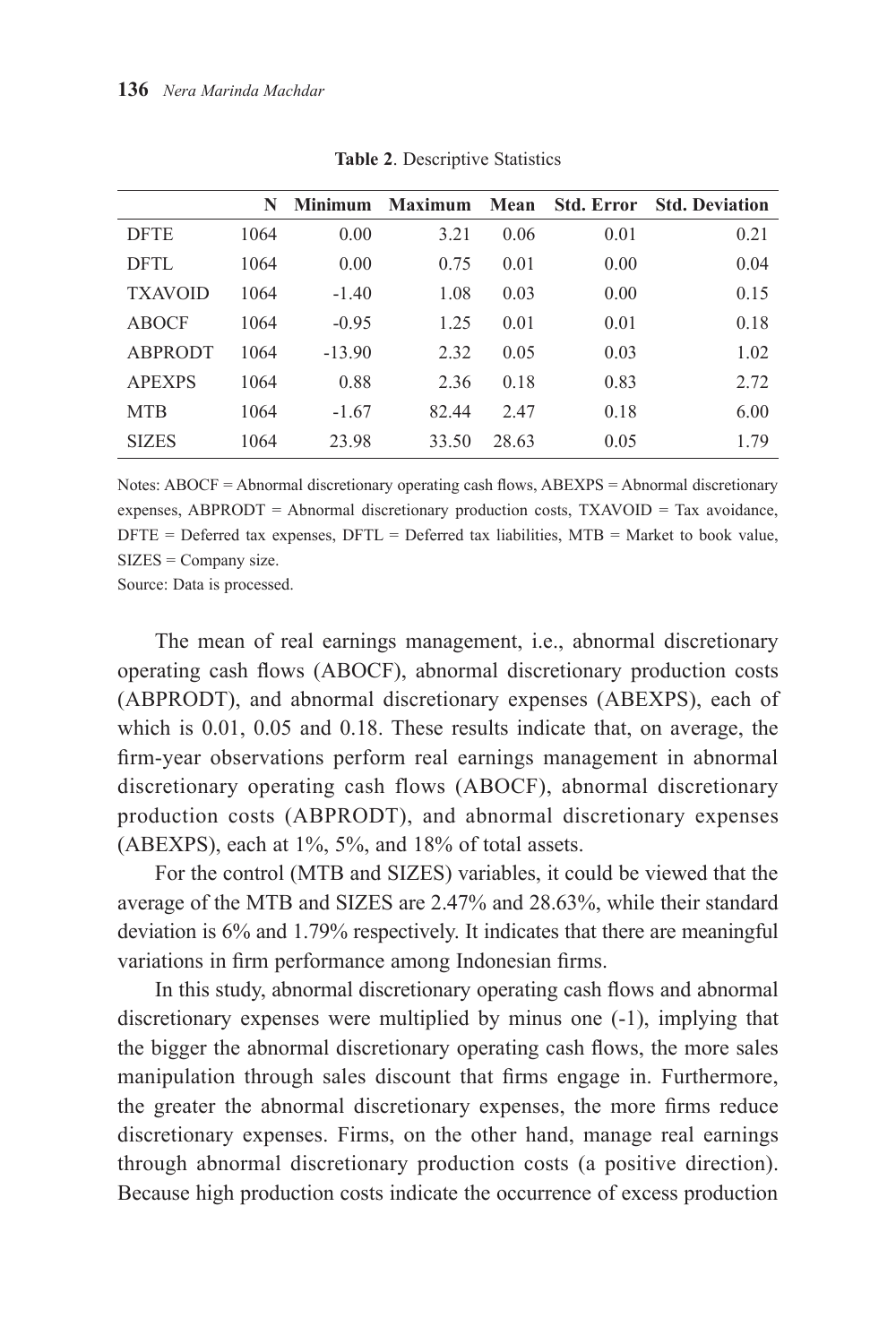in order to reduce the cost of goods sold, abnormal discretionary production costs are not multiplied by minus one (-1).

## *4.2 Empirical results*

#### *4.2.1 Results of hypothesis 1*

The results of Hypothesis 1 are shown in Table 3. The adjusted  $R^2$  is 0.078, which means that TXAVOID, DFTE, and DFTL explain only 7.8% of abnormal discretionary operating cash flows, while other factors outside the model explain the remaining 92.2%. With a probability of 0.000, the F-statistic value is 18.8888. The coefficient value of determination  $\mathbb{R}^2$  is not equal to zero since the probability is substantially smaller than 0.05. To put it another way, the TXAVOID, DFTE, and DFTL all effect abnormal discretionary operating cash flows at the same time.

| Table 3. Results for Hypothesis 1 |  |  |  |  |  |
|-----------------------------------|--|--|--|--|--|
|-----------------------------------|--|--|--|--|--|

|                      | <b>Unstandardized</b><br><b>Coefficients</b><br><b>Beta</b> | Std.<br>Error | <b>Standardized</b><br><b>Coefficients</b><br><b>Beta</b> | $\boldsymbol{t}$ | Sig.  |        |
|----------------------|-------------------------------------------------------------|---------------|-----------------------------------------------------------|------------------|-------|--------|
|                      | a. Dependent Variable: ABOCF                                |               |                                                           |                  |       |        |
| (Constant)           | 0.154                                                       | 0.083         |                                                           | 1.845            | 0.065 | $^*)$  |
| <b>DFTE</b>          | 0.106                                                       | 0.026         | 0.127                                                     | 4.156            | 0.000 | $***)$ |
| <b>DFTL</b>          | 0.456                                                       | 0.131         | 0.104                                                     | 3.485            | 0.001 | $***)$ |
| <b>TAVOID</b>        | 0.060                                                       | 0.034         | 0.053                                                     | 1.750            | 0.080 | $^*)$  |
| <b>MTB</b>           | 0.006                                                       | 0.001         | 0.198                                                     | 6.543            | 0.000 | ***)   |
| <b>SIZES</b>         | 0.007                                                       | 0.003         | 0.066                                                     | 2.245            | 0.025 | $***)$ |
| Adjusted R<br>Square | 0.078                                                       |               |                                                           |                  |       |        |
| F-Test               | 18.888                                                      |               |                                                           |                  | 0.000 | ***)   |

 $ABOCF_{ii} = \chi_0 + \chi_1 TXAVOIDit + \chi_2 DFTE_{ii} + \chi_3 DFTL_{ii} + \chi_4 MTB_{ii} + \chi_5 SIZES_{ii} + C_{ii}$  (1)

Notes: ABOCF = Abnormal discretionary operating cash flows, ABEXPS = Abnormal discretionary expenses, ABPRODT = Abnormal discretionary production costs,  $TXAVOID = Tax avoidance$ ,  $D$ FTE = Deferred tax expenses,  $D$ FTL = Deferred tax liabilities, MTB = Market to book value, SIZES = Company size.

\*\*\*Significant at 1% level, \*\*Significant at 5% level, \* Significant at 10% level.

Source: Data is processed.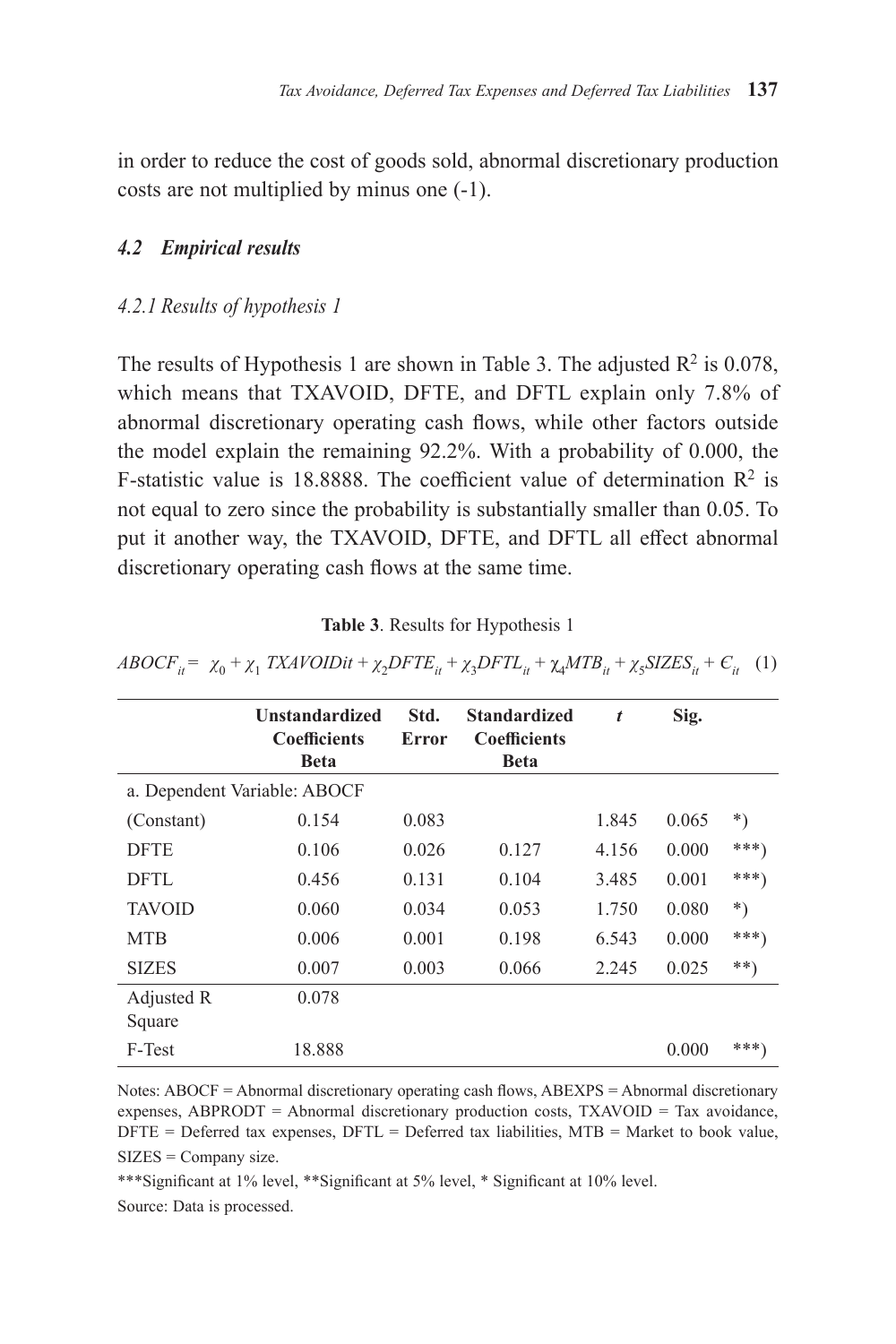Hypothesis 1a claims that tax avoidance has a positive effect on real earnings management through abnormal discretionary operating cash flows. TXAVOID has a positive and significant coefficient (0.080), indicating that hypothesis 1a is correct. As a result, tax avoidance has a positive impact on real earnings management via abnormal discretionary operating cash flows. This positive effect can be interpreted in terms of the greater the sales results generated as a result of manipulation in the form of giving unreasonable discounts, the higher the tax avoidance of a company. As a result, the gap between pre-tax and taxable income widens. This study is in line with the results of research by Surahman and Firmansyah (2017). It is determined that as a company's tax avoidance increases, so does its use of real earnings management through abnormal discretionary operating cash flows.

Hypothesis 1b claims that deferred tax expenses have a positive effect on real earnings management through abnormal discretionary operating cash flows. Hypothesis 1b is accepted since the DFTE coefficient is positive and significant (0.000). Febriyanti and Hanna (2014) stated that the greater the percentage of deferred tax expenses to the company's total tax burden, the greater the accounting earnings. This is due to the fact that accounting standards allow the use of many assumptions and considerations that encourage companies to carry out real earnings management. By lowering the amount of tax paid, management increases deferred tax expenses. Management is likely to incur additional cash for discretionary expenses because it requires the use of additional cash. Simultaneously, abnormal discretionary operating cash flows are used to increase sales, resulting in an increase in cash flow and reported income. As a result, the goals of deferred tax expenses and abnormal discretionary operating cash flows are aligned. As a result, abnormal discretionary operating cash flows are impacted by deferred tax expenses.

Hypothesis 1c claims that deferred tax liabilities have a positive effect on real earnings management through abnormal discretionary operating cash flows. The DFTL coefficient is positive and significant (0.0001), indicating that ypothesis 1c is correct. As a result, deferred tax liabilities have an impact on abnormal discretionary operating cash flows. The findings are consistent with those of Rafay and Ajmal (2014). To reduce the amount of tax paid, management increases the number of deferred tax liabilities. Abnormal discretionary operating cash flows enhance sales, resulting in a rise in cash flow and reported income. It can be concluded that the deferred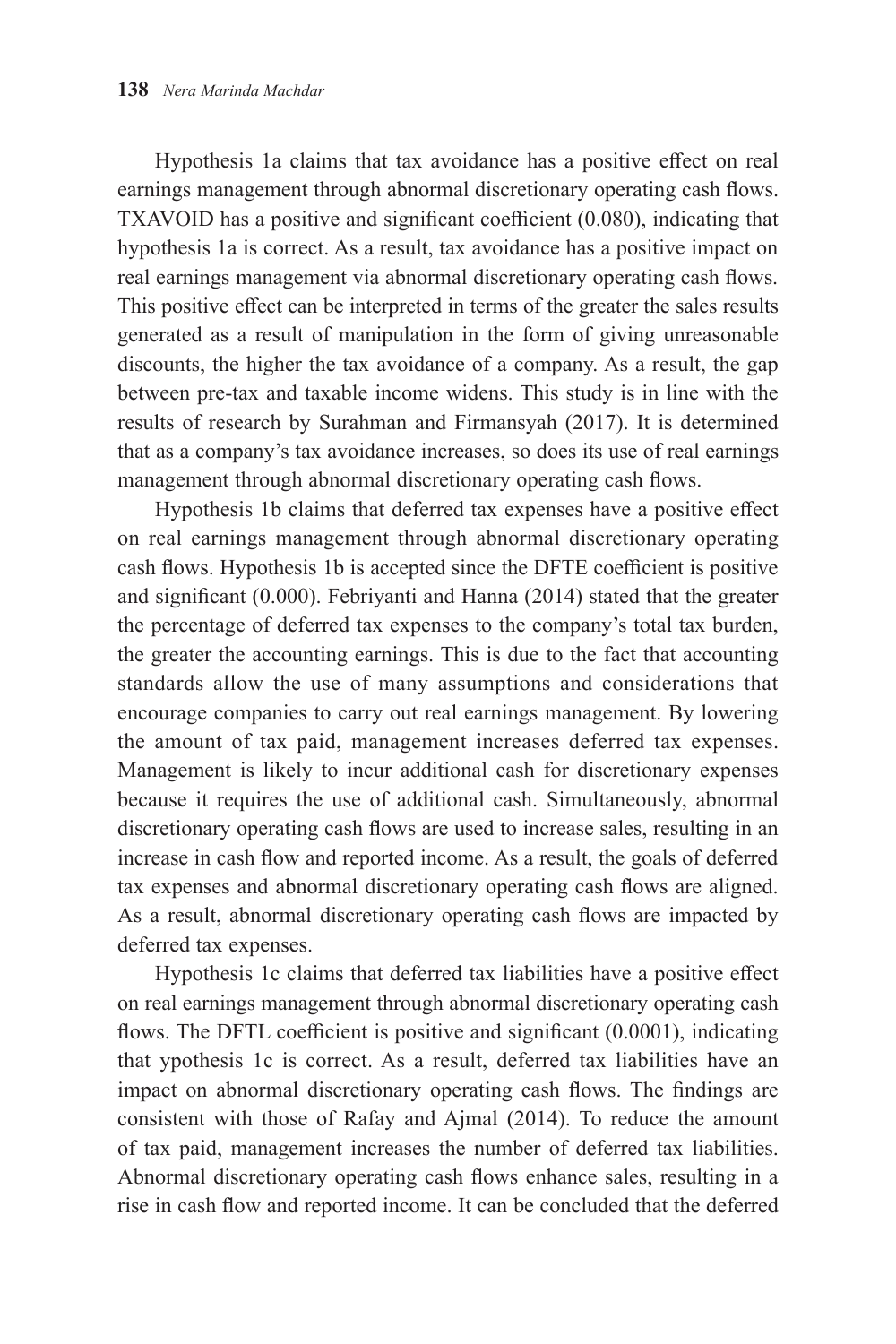tax liabilities and abnormal discretionary operating cash flows objectives are compatible. As a result, deferred tax liabilities have an impact on abnormal discretionary operational cash flows.

MTB has a positive and significant coefficient (0.000), whereas SIZES has a positive and significant coefficient (0.025). It means that abnormal discretionary operational cash flows are influenced by investment opportunity sets and firm size. The higher the investment opportunity set, the greater the abnormal discretionary operating cash flows from operation. The larger firm size, then the better firms can manage abnormal discretionary operating cash flows because they have a high flexibility.

#### *4.2.3 Results of hypothesis 2*

The results of Hypothesis 2 are presented in Table 4. The adjusted  $\mathbb{R}^2$  is 0.495, which means that TXAVOID, DFTE, DFTL, MTB, and SIZES explain only 49.5% of abnormal discretionary expenses, while other factors outside the model explain the remaining 55.5%. The F-statistic value is 209.029, with a probability of 0.000. This means that TXAVOID, DFTE, and DFTL all have a positive effect on abnormal discretionary expenses.

Hypothesis 2a claims that tax avoidance has a positive effect on real earnings management through abnormal discretionary expenses. The independent variable of TXAVOID has a significant value of 0.002, therefore hypothesis 2a is accepted. It suggests that tax avoidance affects positively abnormal discretionary expenses. Tax avoidance entails lowering the amount of tax paid, whereas abnormal discretionary expenses entail lowering discretionary expenses in order to enhance the amount of reported income. As a result, tax avoidance and abnormal discretionary expenses goals are aligned. This study is in line with Surahman and Firmansyah (2017) who showed that real earnings management via an abnormal discretionary expense has a substantial positive connection with tax avoidance. This means that every increase in abnormal discretionary expenses is followed by an increase in tax avoidance. This positive effect can be interpreted to mean that the higher the pre-tax income generated as a result of manipulation in the form of reducing abnormal discretionary expenses, the higher the taxable income, which is higher than the pre-tax income. Thus, the higher real earnings management through abnormal discretionary expenses, the greater difference in reported earnings in accounting and taxation, and ultimately in increased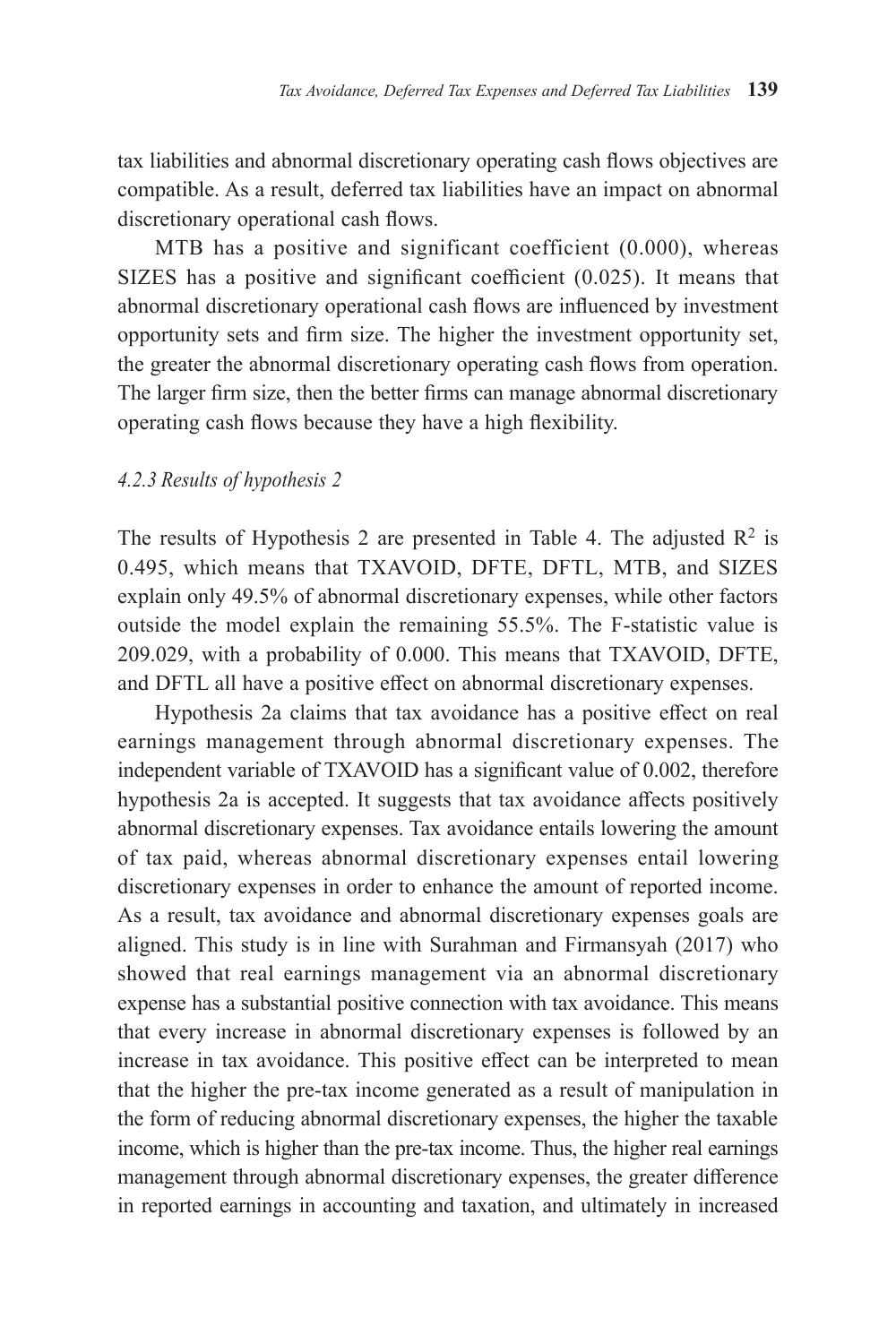corporate tax avoidance. It can be stated that corporations in Indonesia control real earnings management by incurring abnormal discretionary expenses with the goal of raising pre-tax income and taxable income.

|                      | <b>Unstandardized</b>         | Std.   | <b>Standardized</b>                | t         | Sig.  |       |
|----------------------|-------------------------------|--------|------------------------------------|-----------|-------|-------|
|                      | <b>Coefficients</b><br>Beta   | Error  | <b>Coefficients</b><br><b>Beta</b> |           |       |       |
|                      | b. Dependent Variable: ABEXPS |        |                                    |           |       |       |
| (Constant)           | $-124.058$                    | 9.541  |                                    | $-13.002$ | 0.000 |       |
| <b>DFTE</b>          | 8.880                         | 2.925  | 0.068                              | 3.036     | 0.002 | $**$  |
| <b>DFTL</b>          | 30.291                        | 14.963 | 0.045                              | 2.024     | 0.043 | $***$ |
| <b>TAVOID</b>        | 8.876                         | 3.901  | 0.051                              | 2.275     | 0.023 | **)   |
| <b>MTB</b>           | $-0.236$                      | 0.101  | $-0.052$                           | $-2.328$  | 0.020 | $**$  |
| <b>SIZES</b>         | 10.501                        | 0.334  | 0.690                              | 31.481    | 0.000 | ***)  |
| Adjusted R<br>Square | 0.495                         |        |                                    |           |       |       |
| F-Test               | 209.029                       |        |                                    |           | 0.000 | ***)  |

**Table 4**. Results for Hypothesis 2

 $ABEXPS_{it} = \chi_0 + \chi_1 TXAVOID_{it} + \chi_2 DFTE_{it} + \chi_3 DFTL_{it} + \chi_4 MTB_{it} + \chi_5 SIZES_{it} + C_{it}$  (2)

Notes: ABOCF = Abnormal discretionary operating cash flows, ABEXPS = Abnormal discretionary expenses, ABPRODT = Abnormal discretionary production costs, TXAVOID = Tax avoidance,  $D$ FTE = Deferred tax expenses,  $D$ FTL = Deferred tax liabilities,  $M$ TB = Market to book value, SIZES = Company size.

\*\*\*Significant at 1% level, \*\*Significant at 5% level, \* Significant at 10% level. Source: Data is processed.

Hypothesis 2b asserts that deferred tax expenses have a positive impact on real earnings management *via* abnormal discretionary expenses. Hypothesis 2b is accepted because the independent variable DFTE has a significant value of 0.043. This findings are consistent with those of Baradja et al. (2017), Juliati and Tjaraka (2014), and Machdar and Nurdiniah (2021). When measured by abnormal discretionary expenses, deferred tax expenses have a positive effect on real management earnings. This reflects the fact that the greater the balance of deferred tax expenses, the greater the indication that the company is using abnormal discretionary expenses to manage real earnings. The gap between pre-tax and taxable income widens, indicating that the company is attempting to manage earnings in order to reduce tax payments for the period.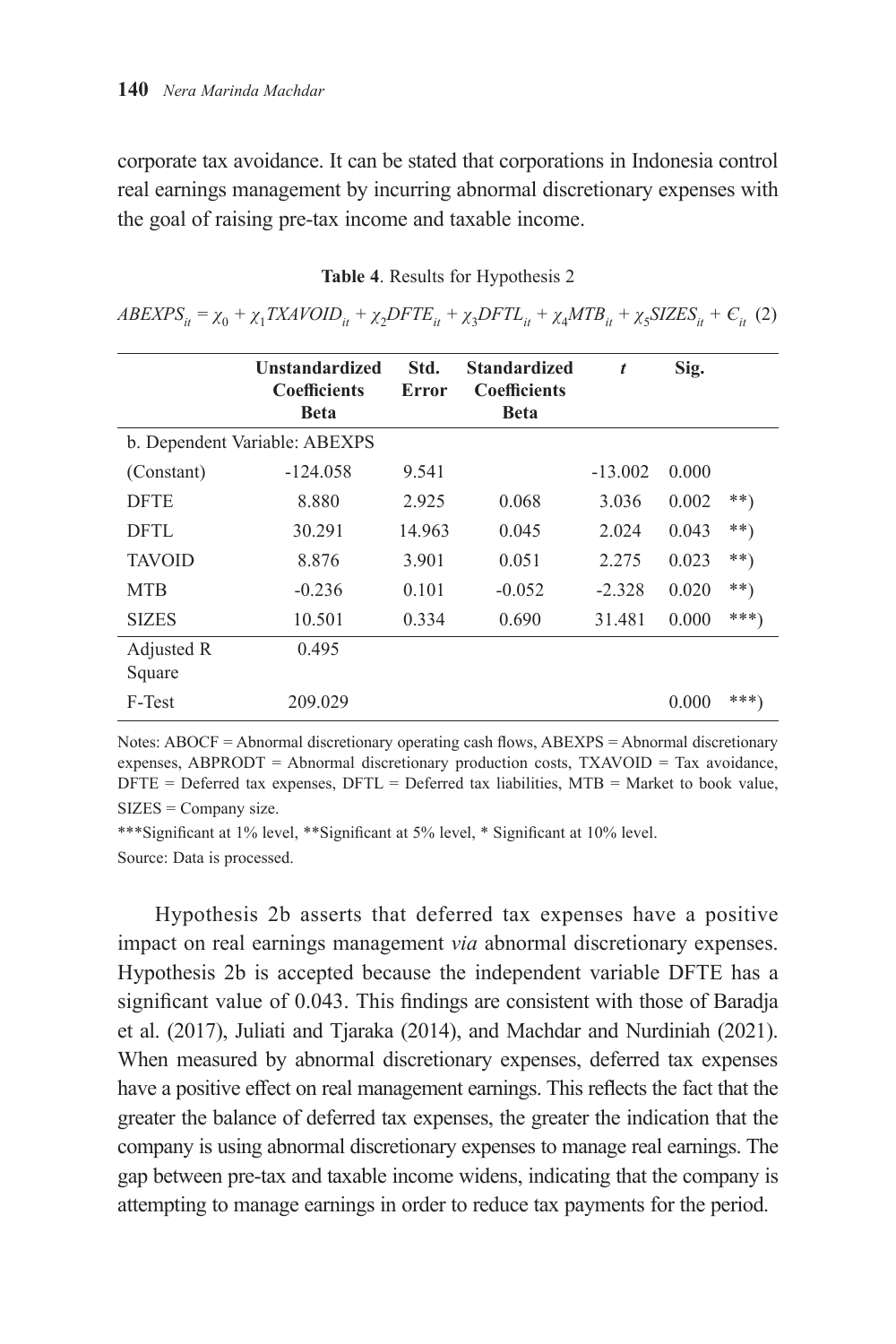Hypothesis 2c contends that deferred tax liabilities have a positive impact on real earnings management via abnormal discretionary expenses. Hypothesis 2c is accepted because the variable DFTL has a significant value of 0.023. Deferred tax liabilities usually arise when items of expenditure are included in taxable income in early periods compared to net income. Deferred tax liabilities are concerned with reducing the amount of tax paid, whereas abnormal discretionary expenses are concerned with reducing discretionary expenses in order to increase the amount of reported income. As a result, the goals of deferred tax liabilities and abnormal discretionary expenses are aligned. These findings support the findings of Rosharlianti and Hidayat (2020), who claim that deferred tax liabilities have a positive effect on abnormal discretionary expenses. This means that while this strategy can increase earnings and cash flows in the current period, it also has the potential to reduce cash flow in the future period.

Moreover, the control variable of MTB has a significant value of negative 0.02. It means that an investment opportunity set has a negative effect on the abnormal discretionary expenses. Accounting income is a perceived as undesirable for companies with relatively high growth opportunities because of the nature of conservative accounting. Management is less willing to recognise income that is subject to uncertain future events. Abnormal discretionary expenses are less preferred by management because the rules and procedures for expenses recognition have been set in accounting standards. As a result, the lesser the abnormal discretionary expenses, the larger the investment opportunity set. The firm size, on the other hand, has a significant value of 0.000. This suggests that the size of a company has an impact on abnormal discretionary expenses. So, the larger the company size, the more companies undertake discretionary abnormal expenses to enhance revenue, by cutting research expenses, sales expenses and others.

## *4.2.4 Results of hypothesis 3*

Table 5 provides the results of Hypothesis 3. The adjusted  $\mathbb{R}^2$  is equal to 0.197. It suggests that only 19.7% of abnormal discretionary production costs is clarified by TXAVOID, DFTE, DFTL, MTB, and SIZES. Other factors not included in the model account for the remaining 80.3%. The F-statistic has a value of 18,888 and a probability of 0.000. It concludes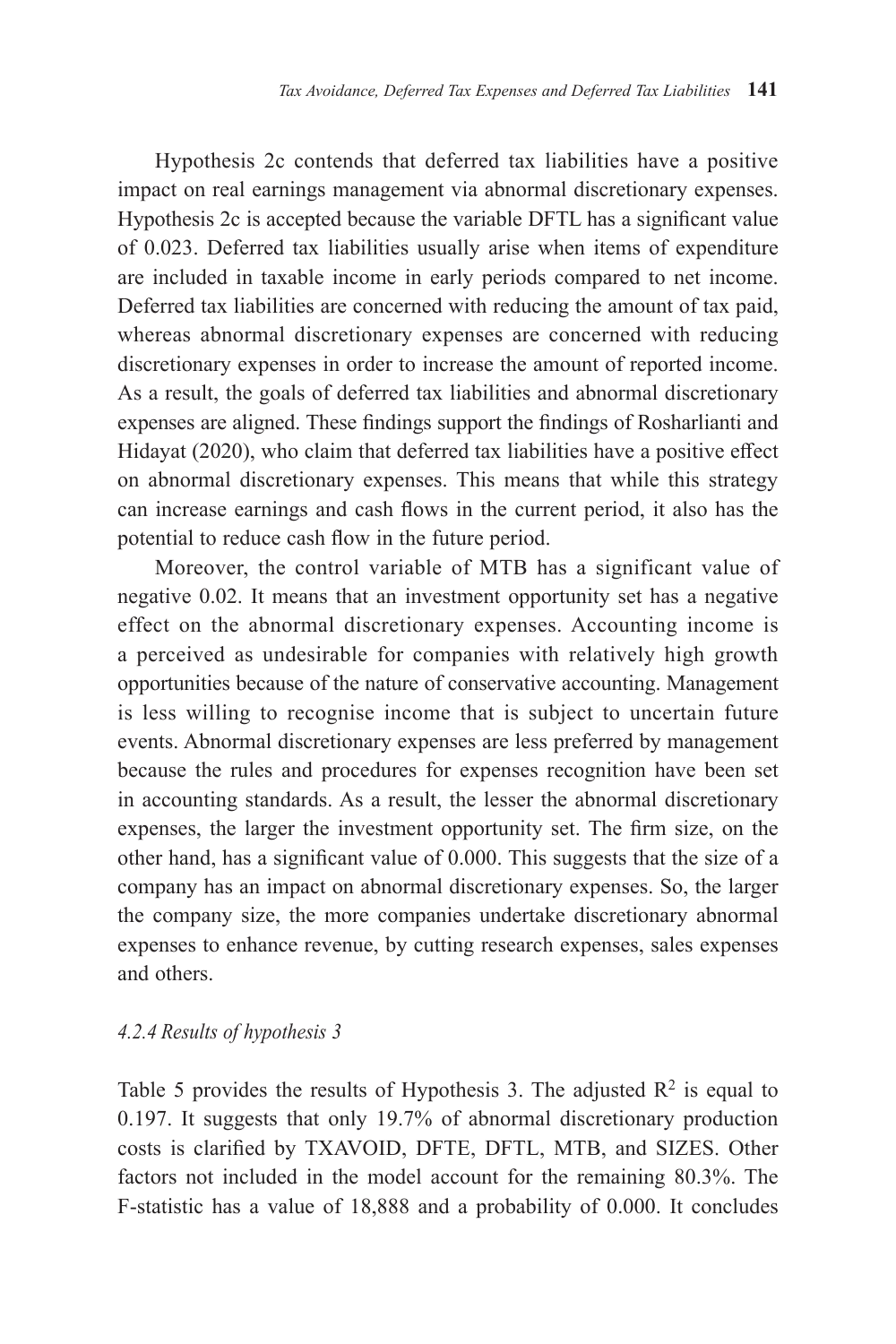that TXAVOID, DFTE, DFTL, MTB, and SIZES simultaneously affect the abnormal discretionary production costs.

|                      | <b>Unstandardized</b><br><b>Coefficients</b><br><b>Beta</b> | Std.<br>Error | <b>Standardized</b><br><b>Coefficients</b><br><b>Beta</b> | t          | Sig.   |         |
|----------------------|-------------------------------------------------------------|---------------|-----------------------------------------------------------|------------|--------|---------|
|                      | c. Dependent Variable: ABPRODT                              |               |                                                           |            |        |         |
| (Constant)           | 1.9554                                                      | 0.1416        |                                                           | 13.8082    | 0.0000 |         |
| <b>DFTE</b>          | 0.3196                                                      | 0.0721        | 0.1680                                                    | 4.4350     | 0.0000 | $***$ ) |
| DFTL                 | 0.8245                                                      | 0.2538        | 0.1110                                                    | 3.2487     | 0.0012 | $***$ ) |
| <b>TAVOID</b>        | 0.0856                                                      | 0.0644        | 0.0477                                                    | 1.3280     | 0.1846 |         |
| <b>MTB</b>           | 0.0078                                                      | 0.0014        | 0.1950                                                    | 5.4176     | 0.0000 | $***)$  |
| <b>SIZES</b>         | $-0.0515$                                                   | 0.0050        | $-0.3493$                                                 | $-10.3594$ | 0.0000 | ***)    |
| Adjusted R<br>Square | 0.197                                                       |               |                                                           |            |        |         |
| F-Test               | 18.888                                                      |               |                                                           |            | 0.000  | ***)    |

**Table 5**. Results for Hypothesis 3

 $ABPRODT_{ii} = \chi_0 + \chi_1 TXAVOID_{ii} + \chi_2 DFTE_{ii} + \chi_3 DFTL_{ii} + \chi_4 MTB_{ii} + \chi_5 SIZES_{ii} + C_{ii}(2)$ 

Notes: ABOCF = Abnormal discretionary operating cash flows, ABEXPS = Abnormal discretionary expenses, ABPRODT = Abnormal discretionary production costs, TXAVOID = Tax avoidance,  $D$ FTE = Deferred tax expenses,  $D$ FTL = Deferred tax liabilities, MTB = Market to book value, SIZES = Company size.

\*\*\*Significant at 1% level, \*\*Significant at 5% level, \* Significant at 10% level. Source: Data is processed.

Hypothesis 3a claims that tax avoidance has a positive effect on real earnings management by reducing abnormal discretionary production costs. TXAVOID has a positive and insignificant coefficient of 0.1876, hence hypothesis 3a is rejected. It means that tax avoidance has no effect on abnormal discretionary production costs. This result is in line with Herusetya and Stefani (2020). It means that abnormal discretionary production costs are unaffected by tax avoidance. The greater the pre-tax income generated due to manipulation in the form of abnormal discretionary production costs, the greater the taxable income compared to pre-tax income. Thus, the higher real earnings management through abnormal production costs will make the difference in reported earnings accounting and taxation becomes smaller and ultimately reduces the tax avoidance.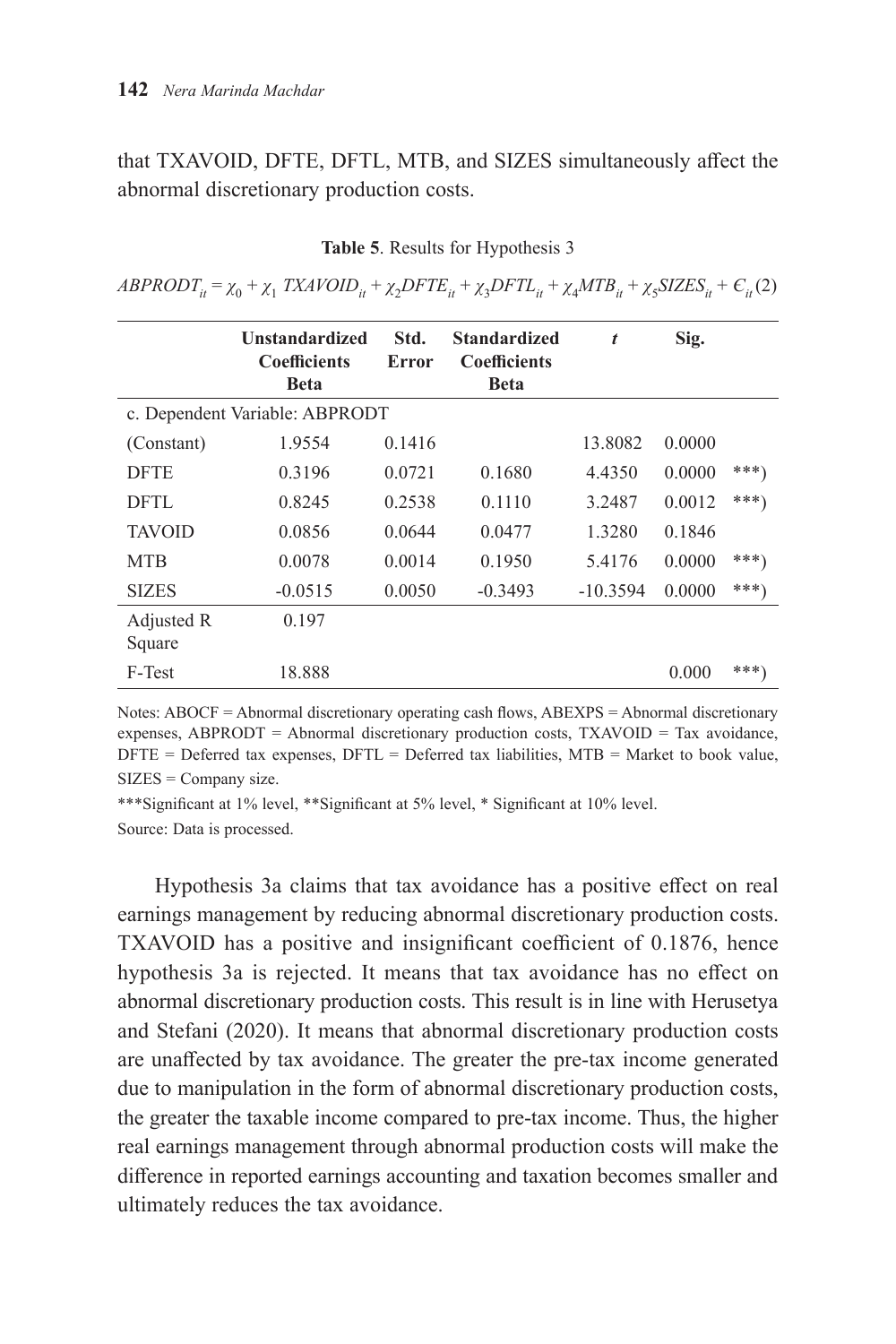Hypothesis 3b contends that deferred tax expenses have a positive impact on real earnings management *via* abnormal discretionary production costs. Because the DFTE coefficient is positive and significant at 1% (0.0000), Hypothesis 3b is accepted. It implies that deferred tax expenses have a positive impact on abnormal discretionary production costs. Abnormal discretionary production costs reduce the cost of goods manufactured per unit, so that the amount of reported income increases and cash flows decrease. Meanwhile, the gap between pre-tax and taxable income becomes large and this shows that the company is trying to manage earnings to minimise tax payments for the period through abnormal discretionary production costs.

Deferred tax liabilities, according to hypothesis 3c, have a positive effect on real earnings management due to abnormal discretionary production costs. Hypothesis 3c is accepted since the DFTL variable has a positive direction and a significant value of 0.0012. It implies that deferred tax liabilities have a positive impact on abnormal discretionary production costs. The greater the deferred tax liabilities, the greater the company's chances of doing real earnings management to avoid company losses. Deferred tax liabilities are managed in order to minimise the amount of tax paid. Abnormal discretionary production costs reduce the cost of goods manufactured per unit, resulting in an increase in reported income and a decrease in cash flows. As a result, the goals of deferred tax liabilities and abnormal discretionary production costs are aligned. Companies that have accounting income greater than taxable income should have a significant effect on real earnings management through deferred tax liabilities. Deferred tax liabilities result in a decrease in the level of income earned so that it has a greater chance of getting bigger income in the future, and this reduces the amount of tax paid.

At 1%, the MTB coefficient is positive and significant (0.000). As a result, investment opportunity sets have an impact on abnormal discretionary production costs. Management with a relatively greater set of investment opportunities will have wider opportunities or more flexibility to manage reported earnings, including abnormal discretionary production costs. Even if the SIZES coefficient is negative and significant at  $1\%$  (0.000), a firm's size has a negative impact on abnormal discretionary production costs.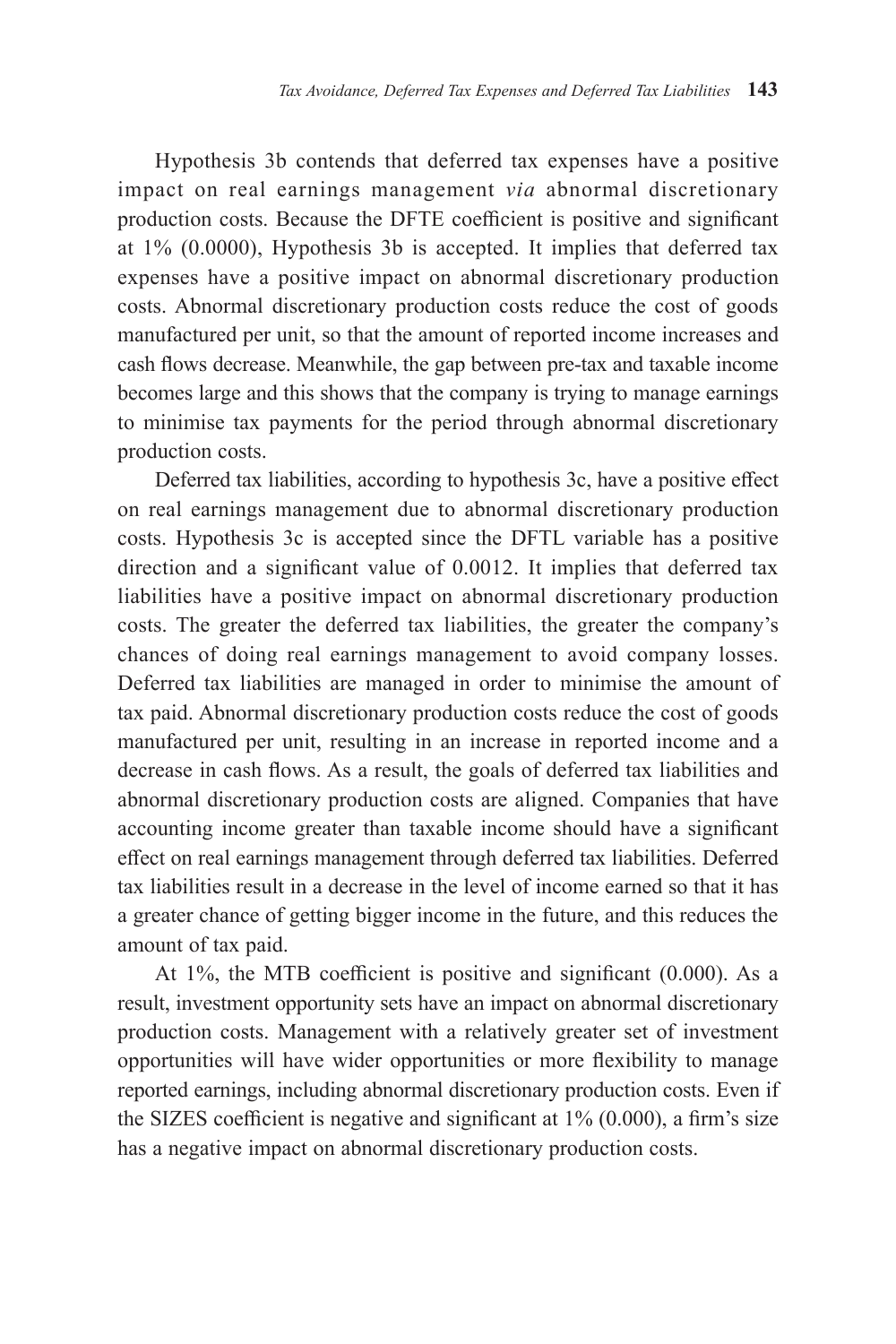# **5. Conclusion**

The study examines empirically the impact of tax avoidance, deferred tax expenses, and deferred tax liabilities on real earnings management in Indonesian firms. The following are the key empirical findings. To begin with, tax avoidance has a significant positive effect on the abnormal discretionary operating cash flows and the abnormal discretionary expenses. Tax avoidance, on the other hand, has no bearing on the abnormal discretionary production costs. Second, deferred tax expenses have a significant positive effect on real earnings management, either through the abnormal discretionary operating cash flows, the abnormal discretionary expenses, and the abnormal discretionary production costs. Third, deferred tax liabilities have a significant positive effect on real earnings management by utilising abnormal discretionary operating cash flows, abnormal discretionary expenses, and abnormal discretionary production costs.

This study adds to the body of knowledge and informs tax authorities that accounting earnings can be managed through real earnings management while retaining taxable income (or vice versa). The findings can assist authorities in gaining a detailed picture of industrial companies' tax avoidance operations. All of the tax avoidance, deferred tax expenses, and deferred tax liabilities, influence real earnings management. As a result, it is vital to consider how the government will attempt to boost actual tax payments by lowering the occurrence of real earnings management. In that context, the findings of this study can be taken into consideration.

Several limitations apply to this study. First, there is little data on the value of R&D expenditures in Indonesia because companies do not provide separate data. Because of this, the outcomes of real earnings management through abnormal discretionary expenses may be skewed. The PSAK in Indonesia proposes that research costs can be charged directly as an expense, but development costs are categorized as assets, thus adding to the value of assets. Second, there are still many companies that do not have deferred tax liabilities. Further inquiry is needed to determine whether the deferred tax liabilities are zero or whether management took an intentional action.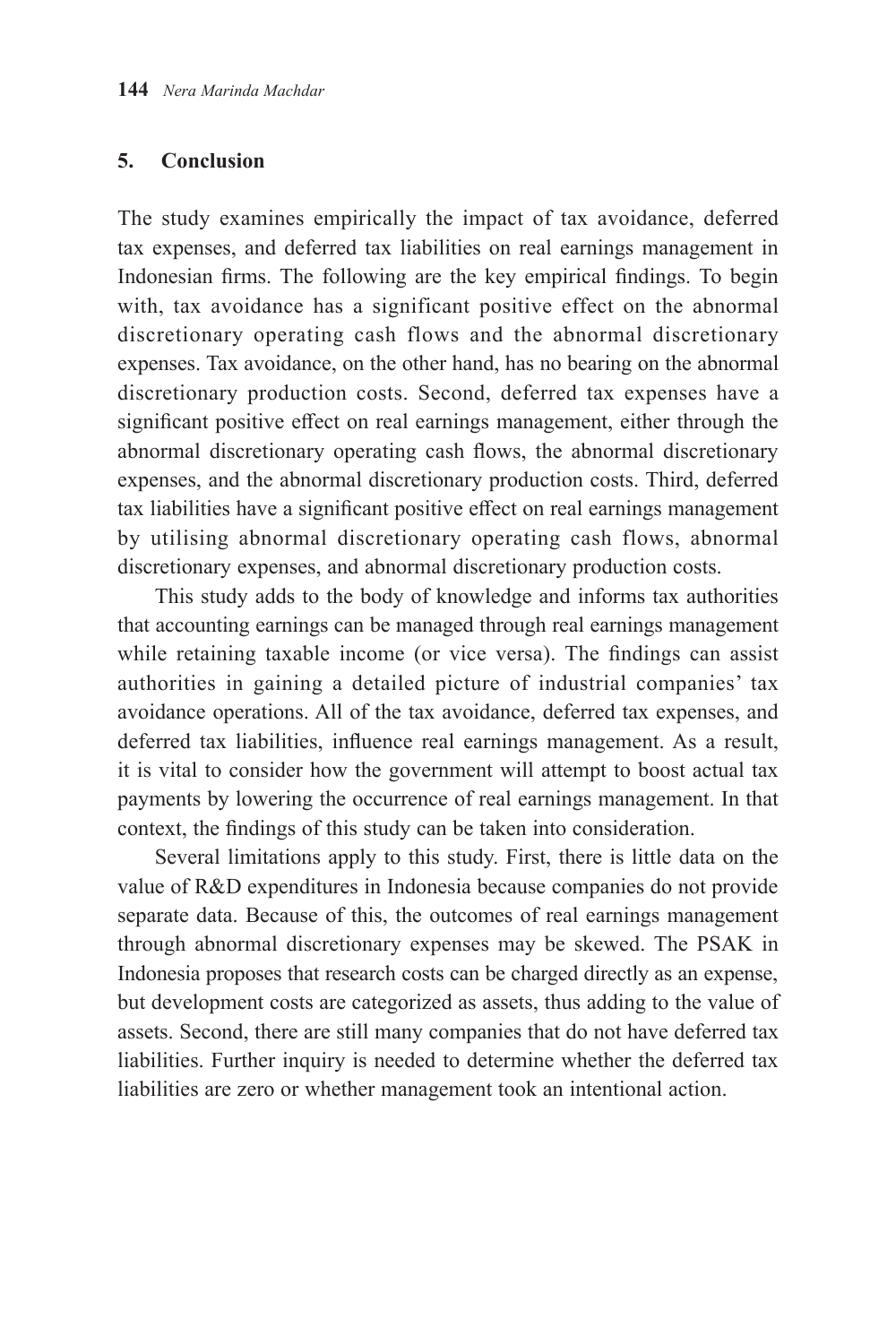# **References**

- Almashaqbeh, A.A., Abdul-Jabbar, H., & Shaari, H. (2018). Real earnings management and tax considerations: A conceptual analysis. *International Journal of Business Management and Commerce*, *3*(2), 25-36. http:// ijbmcnet.com/images/Vol3No2/4.pdf
- Alsharairi, M., Khamis, R., & Alkhalaileh, M. (2020). How does real earnings management affect firms' future profitability? *Evidence from Jordan. Corporate Ownership & Control*, *18*(1), 47-55. DOI: 10.22495/ cocv18i1art4
- Baradja, L.M., Basri, Y.Z., & Sasmi, V. (2017). Pengaruh beban pajak tangguhan, perencanaan pajak dan aktiva pajak tangguhan terhadap manajemen laba. *Jurnal Akuntansi Trisakti*. *4*(2), 191-206. DOI: 10.25105/jat.v4i2.4853
- Cheong, E.H., & Woo, Y.S. (2016). The effect of tax avoidance on discretionary expenses: evidence from Korea. *Investment Management and Financial Innovation*, *13*(1), 24-30. DOI: 10.21511/ imfi.13(1).2016.02
- Cohen, D.A., & Zarowin, P. (2010). Accrual-based and real earnings management activities around seasonal equity offerings. *Journal of Accounting and Economics*, *50*, 2-19. http://www.sciencedirect.com/ science/article/pii/S0165-4101(10)00005-4
- Damayanti, V.N., & Wulandari, S. (2021). The effect of leverage, institutional ownership, and business strategy on tax avoidance (case of listed manufacturing companies in the consumption goods industry period 2014-2019). *Jurnal Accountability*, *10*(1), 16-26. DOI: 10.32400/ ja.33956.10.1.2021.16-26
- Dang, C.D., Li, F., & Yang, C., (2018). Measuring firm sizes in empirical corporate finance. *Journal of Banking & Finance*, *86*, 159-176. DOI: 10.1016/j.jbankfin.2017.09.006
- Dechow, P.M. (1994). Accounting earnings and cash flows as measures of firm performance: The role of accounting accruals. *Journal of Accounting and Economics*, *18*, 3-42. DOI: 10.1016/0165- 4101(94)90016-7
- Dewan Standar Akuntansi Keuangan Ikatan Akuntan Indonesia (DSAK-IAI). (2018a). *Standar Akuntansi Keuangan: PSAK 46 Pajak Penghasilan*. DSAK-IAI: Jakarta.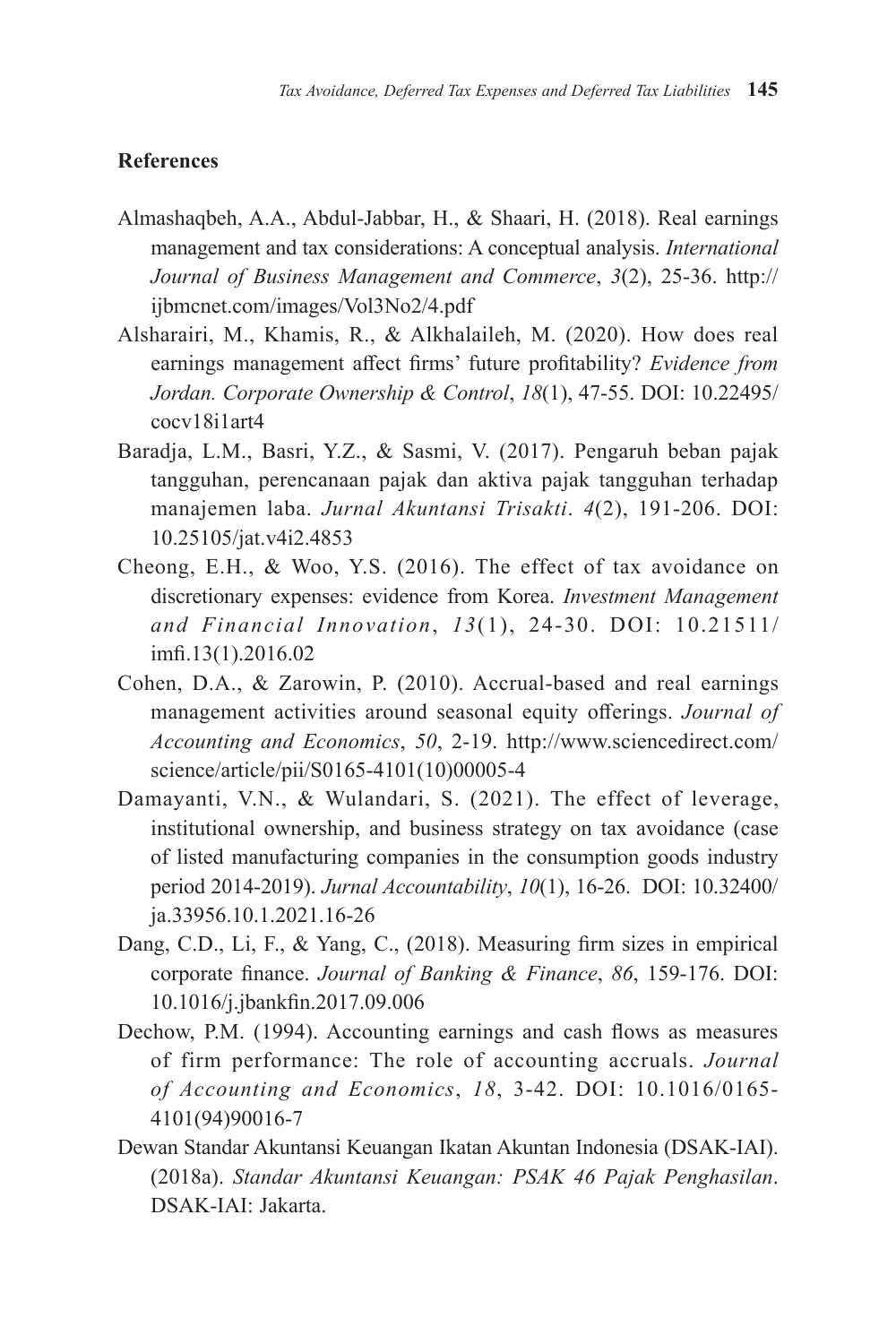- Dewan Standar Akuntansi Keuangan Ikatan Akuntan Indonesia (DSAK-IAI). (2018b). *Standar Akuntansi Keuangan: PSAK 1 - Penyajian Laporan Keuangan*. DSAK-IAI: Jakarta.
- Dichev, I.D., Graham, J.R., Harvey, C.R., & Rajgopal, S. (2013). Earnings quality: Evidence from the field. Journal of Accounting and Economics, 56, 1-33. DOI: 10.1016/j.jacceco.2013.05.004Dridi, W., & Boubaker, A. (2015). The difference between the accounting result and taxable income in detecting earnings management and tax management: The Tunisian case. *International Journal of Business and Management*, *10*(7), 131- 144. DOI: 10.5539/ijbm.v10n7p131
- Enomoto, M., Kimura, F., & Yamaguchi, T. (2015). Accrual-based and real earnings management: An international comparison for investor protection. *Journal of Contemporary Accounting and Economics*, *11*(3), 183-198. DOI: 10.1016/j.jcae.2015.07.001
- Febriyanti, A., & Hanna. (2014). Pengaruh deferred tax expense dalam mendeteksi earnings management dengan menggunakan pendekatan discretionary revenue. *Jurnal Bisnis Dan Akuntansi*, *16*(1),1 -11. https:// garuda.ristekbrin.go.id/documents/detail/974406
- Geraldina, I. (2013). Preferensi manajemen laba akrual atau manajemen laba riil dalam aktivitas tax shelter. *Jurnal Akuntansi dan Keuangan Indonesia*, *10*(2), 206–224. DOI: 10.21002/jaki.2013.11
- Graham, J.R., Raedy, J.S., & Shackelford, D. (2012). Research in accounting for income taxes. *Journal of Accounting and Economics*, *53*(1), 412-434. DOI: 10.1016/j.jacceco.2011.11.006
- Gravelle, J.G. (2015). Tax havens: International tax avoidance and evasion. *Congressional Research Service*, 7-5700. Retrieved from: https://hdl. handle.net/1813/79373.
- Hanlon, M., Hoopes, J.L., & Shroff, N. (2014). The effect of tax authority monitoring and enforcement on financial reporting quality. *The Journal of the American Taxation Association*, *36*(2), 137-170. DOI: 10.2308/ atax-50820
- Herusetya, A., & Stefani, C. (2020). The association of tax aggressiveness on accrual and real earnings management. *Journal of Accounting and Investment*, *21*(3), 434-451. DOI: 10.18196/jai.2103158
- Jensen, M.C., & Meckling, W.H. (1976). Theory of the firm: Managerial behaviour agency costs and ownership structure. *Journal of Financial Economics*, *3*, 305-360. https://doi.org/10.1016/0304-405X(76)90026-X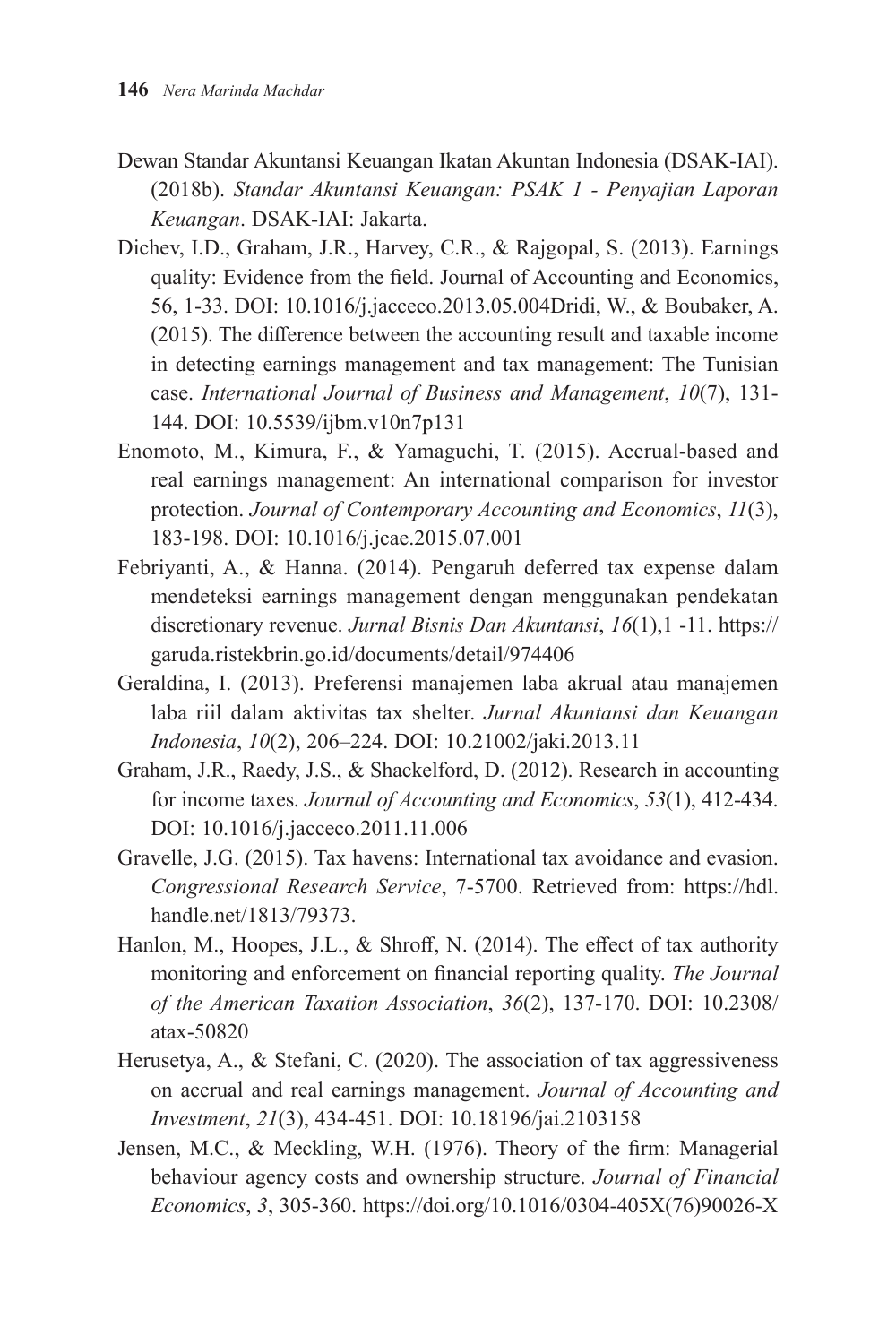- Juliati., & Tjaraka, H. (2014). Kemampuan *defferd tax expense* dan *current tax expense* dalam mendeteksi earning management di saat perubahan tarif PPH badan tahun 2008-2010. Simposium Nasional Akuntansi 17 Mataram, Lombok. Retrieved from: http://repository.unair.ac.id/id/ eprint/37462
- Kałdoński, M., & Jewartowski, T. (2020). Do firms using real earnings management care about taxes? Evidence from a high book-tax conformity country. *Finance Research Letters*, *35*(101351), 1-8. DOI: 10.1016/j.frl.2019.101351
- Kholbadalov, U. (2012). The relationship of corporate tax avoidance, cost of debt and institutional ownership: Evidence from Malaysia. *Atlantic Review of Economics*. *2*, 1-36. http://hdl.handle.net/10419/146568
- Kothari, S.P., Mizik, N., & Roychowdhury S. (2016). Managing for the moment: The role of earnings management via real activities versus accruals in SEO valuation. *The Accounting Review*, *91*(2), 559-586. DOI: 10.2308/accr-51153
- Lee, B.B., Vetter, W., & Williams, M. (2015). Book-tax income differences and major determining factors. *Accounting and Finance Research*, *4*(3), 55-65. DOI: 10.5430/afr.v4n3p55
- Machdar, N.M., & Nurdiniah, D. (2021). Does transfer pricing moderate the effect of deferred tax assets and deferred tax expenses on accrual earnings management of firms in Indonesia? *European Journal of Business and Management Research*, *6*(3), 104-110. DOI: 10.24018/ ejbmr.2021.6.3.868
- Myers, S. (1977). Determinants of corporate borrowing. *Journal of Financial Economics*, *5*, 147-175. DOI: 10.1016/0304-405X(77)90015-0
- Nugroho, S.A., & Firmansyah, A. (2017). Pengaruh financial distress, real earnings management dan corporate governance terhadap tax aggressiveness. *Journal of Business Administration*, *1*(2), 17-36. DOI: 10.30871/jaba.v1i2.616
- Penman, S. (2012). *Financial Statement Analysis and Security Valuation*. 5th Edition. New York, NY: McGraw-Hill Irwin.
- Pipatnarapong, J., Beelitz, A., & Jaafar, A. (2020). Tax avoidance and earnings management: Accrual-based vs. real-activity earnings management evidenced from BRICS. *International Journal of Advanced Science and Technology*, *29*(7), 4800-4808. http://sersc.org/journals/ index.php/IJAST/article/ view/23370